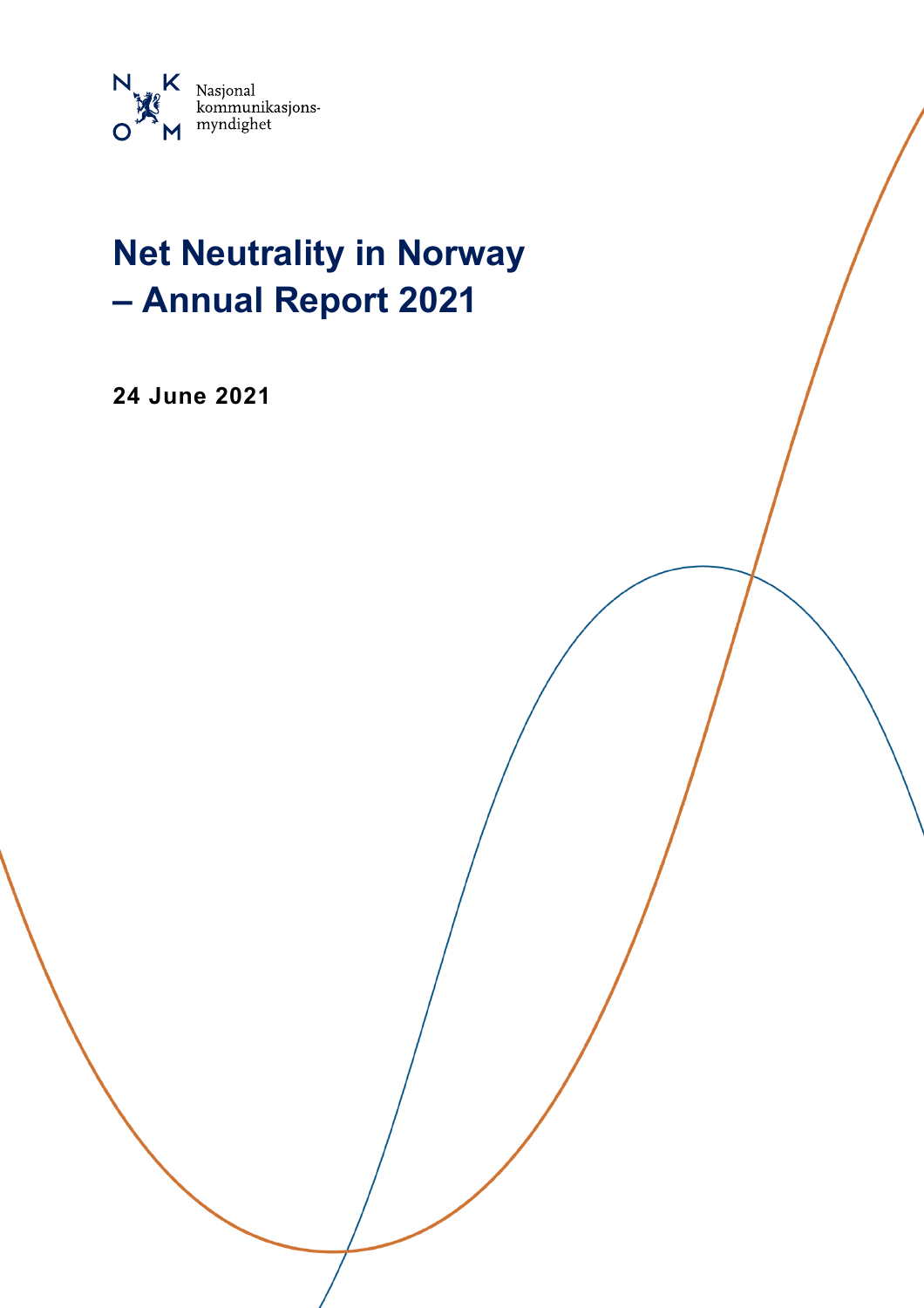# **Table of Contents**

|   | 2.1   |       |  |
|---|-------|-------|--|
|   | 2.2   |       |  |
|   | 2.2.1 |       |  |
|   | 2.2.2 |       |  |
|   | 2.2.3 |       |  |
|   | 2.2.4 |       |  |
|   | 2.2.5 |       |  |
|   |       | 2.2.6 |  |
| 3 |       |       |  |
|   | 3.1   |       |  |
|   | 3.2   |       |  |
|   | 3.3   |       |  |
|   |       |       |  |
|   | 4.1   |       |  |
|   | 4.2   |       |  |
|   | 4.3   |       |  |
|   | 4.4   |       |  |
| 5 |       |       |  |
|   | 5.1   |       |  |
|   | 5.2   |       |  |
|   | 5.3   |       |  |
|   | 5.3.1 |       |  |
|   | 5.3.2 |       |  |
|   | 5.3.3 |       |  |
|   |       |       |  |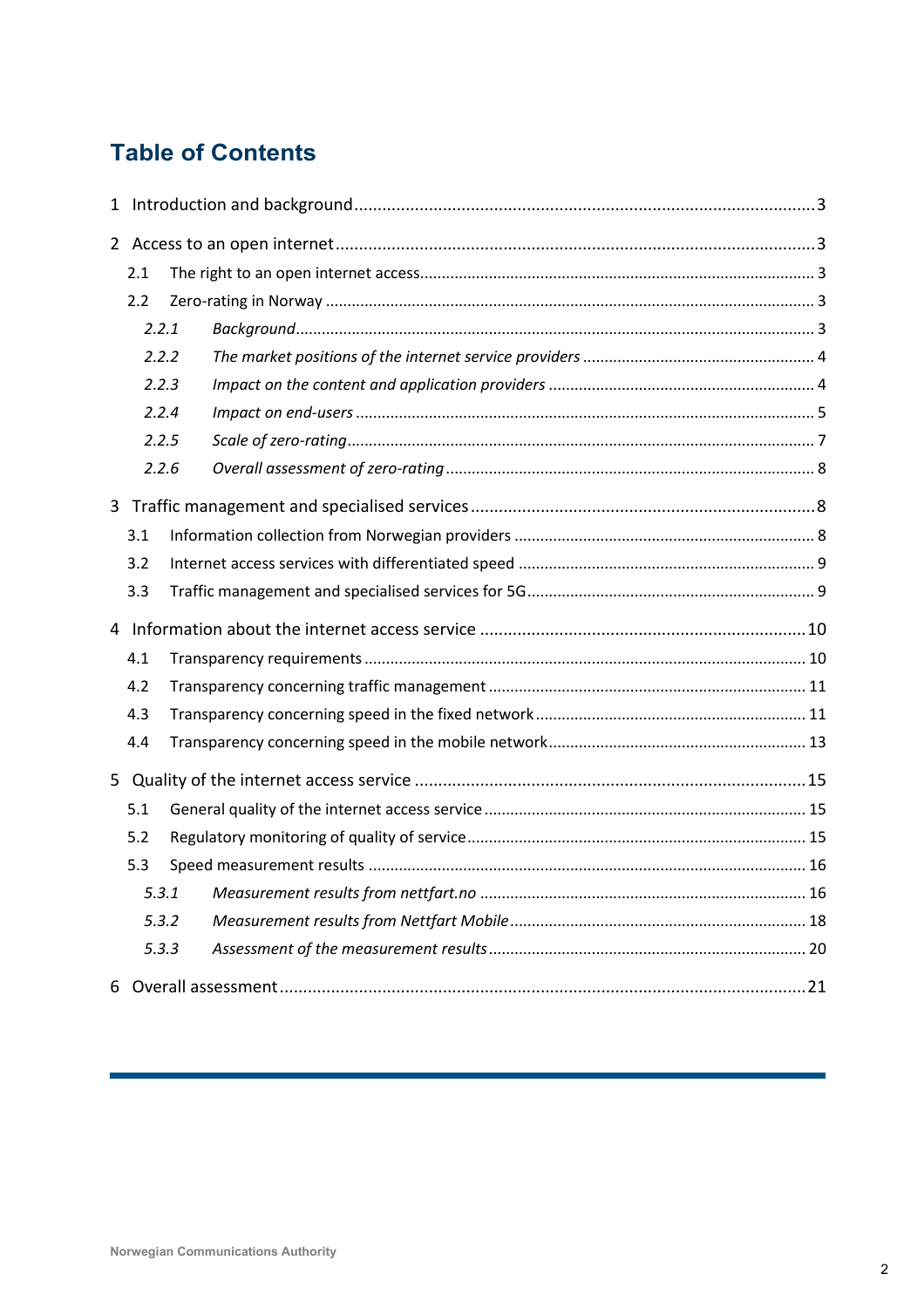# **1 Introduction and background**

Nkom publishes an annual report on the status of net neutrality in Norway, and this is the fifth consecutive report. Net neutrality is the principle that all internet communications must be treated equally, regardless of sender, recipient, equipment, application, service or content. The period covered by the report runs from 1 May 2020 to 30 April 2021.

Net neutrality was codified by law in Norway with effect from March 2017 in connection with the introduction of European rules on net neutrality, in accordance with Regulation 2015/21201. This Regulation aims "to establish common rules to safeguard equal and non-discriminatory treatment of traffic in the provision of internet access services and related end-users' rights. It aims to protect end-users and simultaneously to guarantee the continued functioning of the internet ecosystem as an engine of innovation."<sup>2</sup>

The monitoring of net neutrality is also based on BEREC Open Internet guidelines, which have been adopted pursuant to Article 5(3) of the Regulation. In accordance with recital19 of Regulation, the national regulatory authorities must "take utmost account" of the BEREC guidelines in their application of the Regulation. BEREC published a revised version of the guidelines on 16 June 2020.

The report is organised according to the same structure as the provisions of the Regulation. Section 2 describes access to an open internet via Norwegian providers' internet access services, and e.g. reports on assessments of existing zero-rating offers. Section 3 describes issues related to traffic management in Norwegian providers' networks. Section 4 describes how Norwegian providers communicate information about the internet access services they offer. Section 5 describes the quality achieved by Norwegian internet access services.

Finally, Section 6 provides an overall assessment of the status of net neutrality in Norway. This section also serves as an overall summary of the content of the annual report.

# **2 Access to an open internet**

## **2.1 The right to an open internet access**

The right of Norwegian end-users to access an open internet is specified in the Norwegian Electronic Communications Act's net neutrality provision<sup>3</sup>, the European Regulation concerning open internet access, and BEREC open internet guidelines.

Article 3(1) of the Regulation describes how the end-users, via their internet access service, shall have the right to access and distribute information and content, use and provide applications and services, and use terminal equipment of their choice.

## **2.2 Zero-rating in Norway**

## *2.2.1 Background*

▬

Zero-rating is a form of price discrimination of selected applications compared to other applications. A typical example is that music streaming can be used without using the end-

<sup>2</sup>First paragraph of the preamble to Regulation 2015/2120.

<sup>&</sup>lt;sup>1</sup> Regulation (EU) 2015/2120 of the European Parliament and of the Council.

 $3$  Norwegian Act on Electronic Communications, Sections 2-16. Net neutrality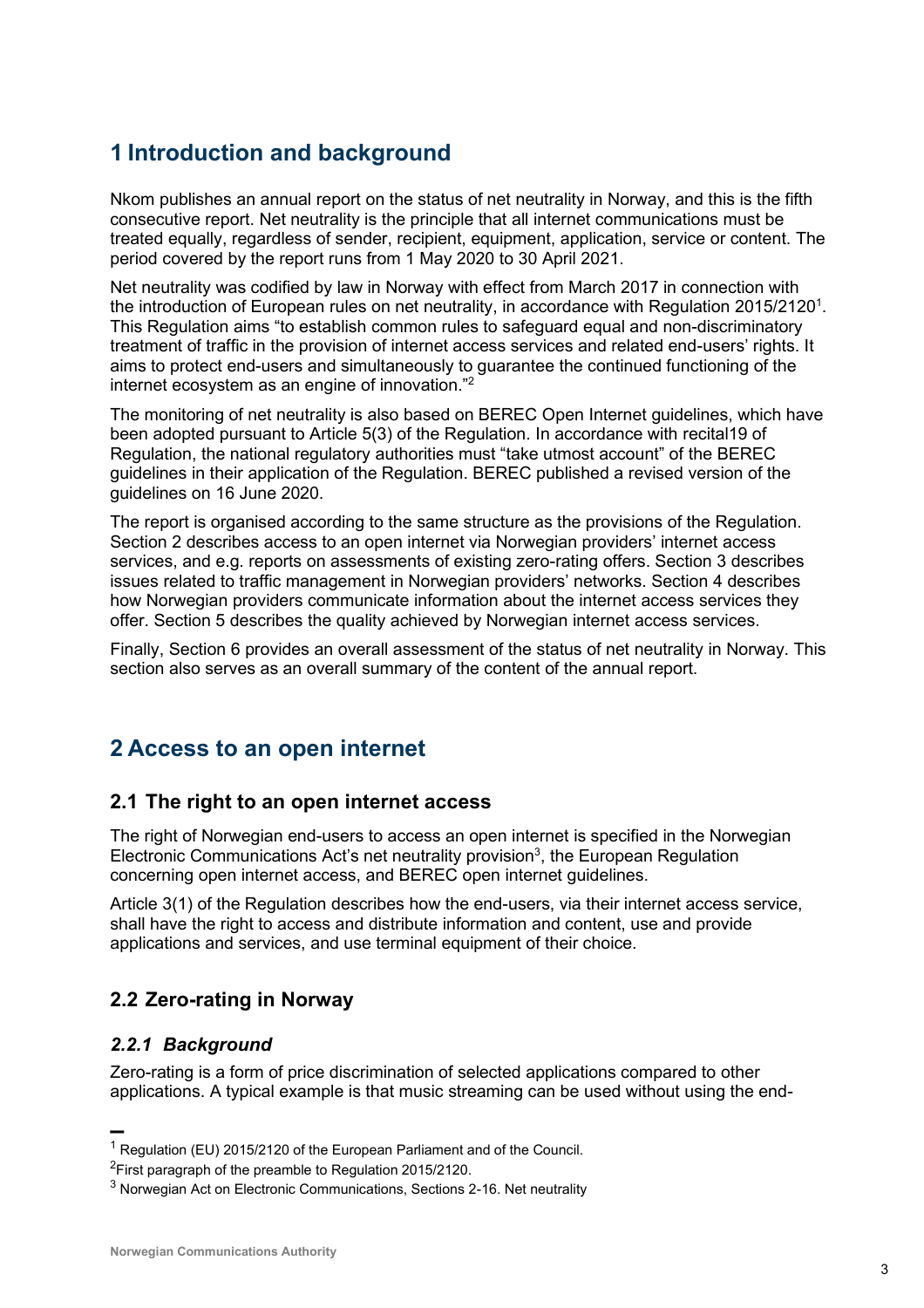user's agreed data allowance. The internet service provider decides which applications are zero-rated.

Internet service providers offer zero-rating on the basis of Article 3(2) of the Regulation, which introduces the concept of "commercial practice". This Article requires providers to refrain from providing internet access services on commercial terms which limit the end-user's right to open internet access.

The regulatory assessment of zero-rating is performed as an overall assessment based on the criteria set out in paragraph 46 of BEREC open internet guidelines. This assumes that the practice does not entail traffic management in contravention of the Regulation. The criteria are related to the providers' market position and the effect on content and application providers and other end-users, as well as the scale of zero-rating. Below, an account is given of Nkom's assessment of the aforementioned criteria, in addition to an overall assessment.

## *2.2.2 The market positions of the internet service providers*

In its own reports, Nkom has previously assessed zero-rating offers from both Telenor<sup>4</sup> and Telia<sup>5</sup>, both offers named "Music Freedom", which concern zero-rating of selected music streaming providers. In these instances, Nkom has expressed concern that the offers might have adverse effects, due to the two internet service providers' significant market position and potential impact.

The national electronic communication statistics for 2020 show that the duopolistic situation is continuing, since Telenor and Telia together have around 81 per cent of the subscribers in the market for mobile services. In terms of revenue, together the companies have around 86 per cent of the private market and 92 per cent of the business market.

## *2.2.3 Impact on the content and application providers*

Nkom generally considers that the zero-rating offers can influence the terms of competition in the content market since. Due to the positive price discrimination, using selected music streaming applications can appear to be more advantageous for the users than using other applications where content transfer consumes the data allowance.

| <b>ISP</b> | <b>Content and application provider</b>                                |
|------------|------------------------------------------------------------------------|
| Telia      | Spotify, Tidal, Beat, Apple Music, Deezer, Audiomack                   |
| Telenor    | Spotify, Tidal, Beat, Apple Music, Deezer, Audiomack and<br>SoundCloud |

#### *Table 1: Current music streaming providers*

Most recently, SoundCloud has become one of Telenor's content and application providers for the zero-rated "Music Freedom" service. Today, this is the only difference between Telenor and Telia's offerings of music streaming services in the zero-rating offering. Nkom therefore maintains its assessment that the number of content and application providers that are actually included in the zero-rating programs is relatively limited, and that this mainly covers large, wellestablished providers.

Concerning the development of zero-rating of music streaming in Norway in recent years, the number of music streaming applications covered is relatively stable, and during the current reporting period Nkom has not received any enquiries about problems with inclusion in the zero-rating programs. Concerning the delineation of the "music streaming" content category,

<sup>&</sup>lt;sup>4</sup> Nkom report of 29 June 2017, see: https://www.nkom.no/aktuelt/nyheter/\_attachment/29334?\_ts=15cf3f67b0a <sup>5</sup> Nkom report of 18 December 2017, see:

https://www.nkom.no/aktuelt/nyheter/\_attachment/31360?\_ts=1606da8f297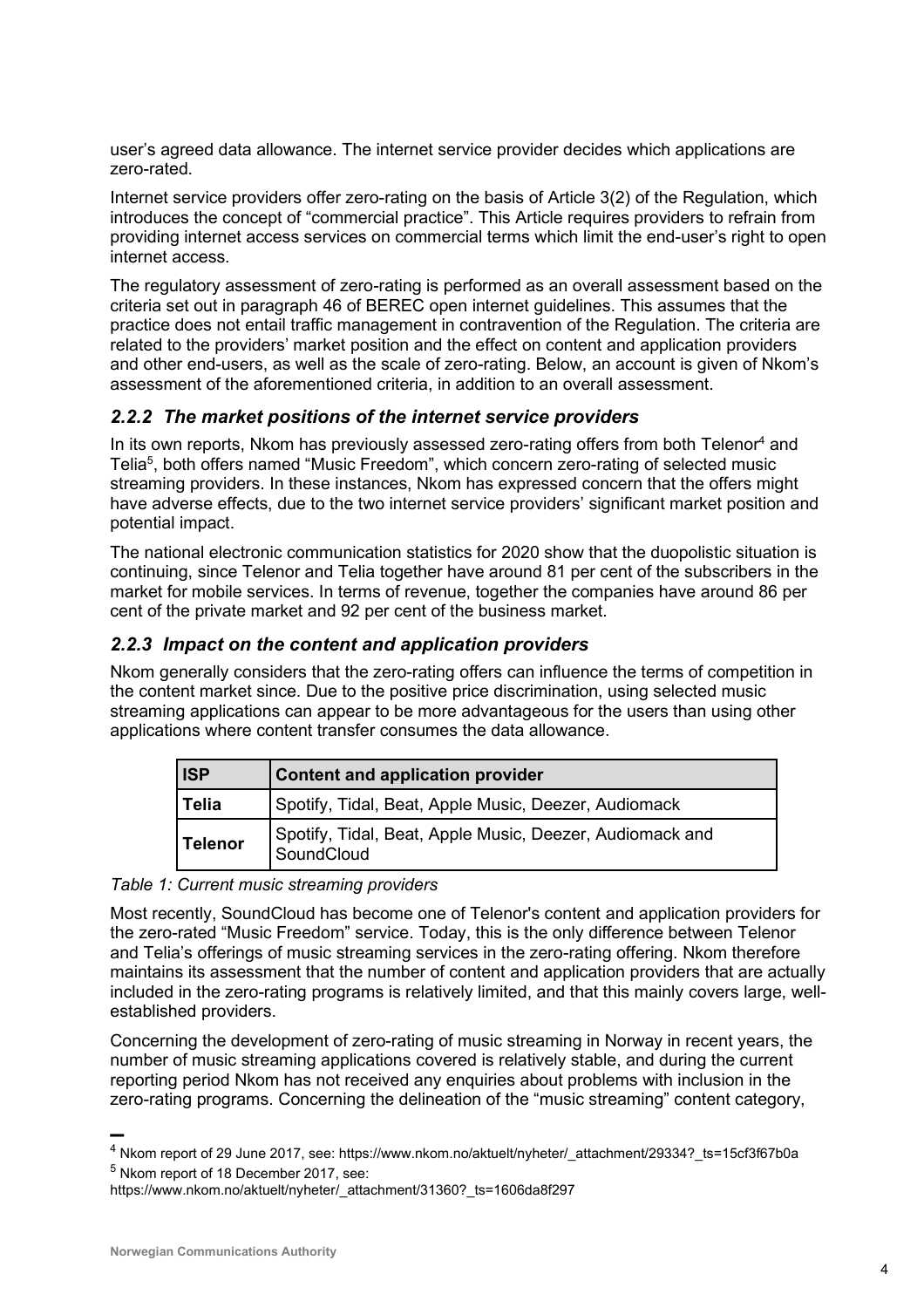no complaints have been received that applications from potentially related content categories are not included.

## *2.2.4 Impact on end-users*

Nkom considers that the zero-rating offers can affect end-users' real freedom of choice, in particular because data allowances in Norway are relatively small and relatively highly priced, compared to our neighbouring countries. When the data allowance included that can be used freely becomes relatively small, zero-rating becomes more problematic than would have been the case with larger data allowances.

According to the Nordic-Baltic statistics, Nkom observes that Norwegian mobile subscribers have had the lowest data consumption. In countries where inclusion of unlimited data is more widespread, zero-rating will be less problematic. In [Figure 1](#page-4-0) below, data consumption for mobile internet access services in Norway is compared to Sweden and Denmark:



<span id="page-4-0"></span>*Figure 1: Data consumption in mobile networks per month per capita measured in Gbytes*

Norway is among the countries with both relatively low data consumption in mobile networks, and relatively high prices for subscriptions with unlimited data allowances. This implies that zero-rating is also more problematic in Norway. When the data allowances are large enough, offers of zero-rating will only have a small impact on the choices made by users.

Mobile subscriptions with a higher data allowance included are more prevalent in several other countries than in Norway. At the end of 2018, 2019 and 2020, respectively, the breakdown of the total customer base (in the private market) by data allowance was as follows in Norway:

| <b>Allowance</b>        | 2017  | 2018  | 2019  | 2020  |
|-------------------------|-------|-------|-------|-------|
| No data included        | 23.1% | 19.3% | 16.5% | 14.0% |
| From 0 to 1 included    | 7.2%  | 7.6%  | 6.0%  | 6.4%  |
| From 1 to 5 included    | 45.6% | 43.7% | 45.2% | 41.2% |
| From 5 to 10 included   | 16.2% | 16.3% | 16.6% | 17.5% |
| From 10 to 20 included  | 6.5%  | 6.6%  | 7.5%  | 9.9%  |
| Over 20 included        | 1.5%  | 6.4%  | 8.2%  |       |
| From 20 to 100 included |       |       |       | 5.3%  |
| Over 100 included       |       |       |       | 5.7%  |

*Table 2: Distribution of total number of customers (private) per monthly data allowance*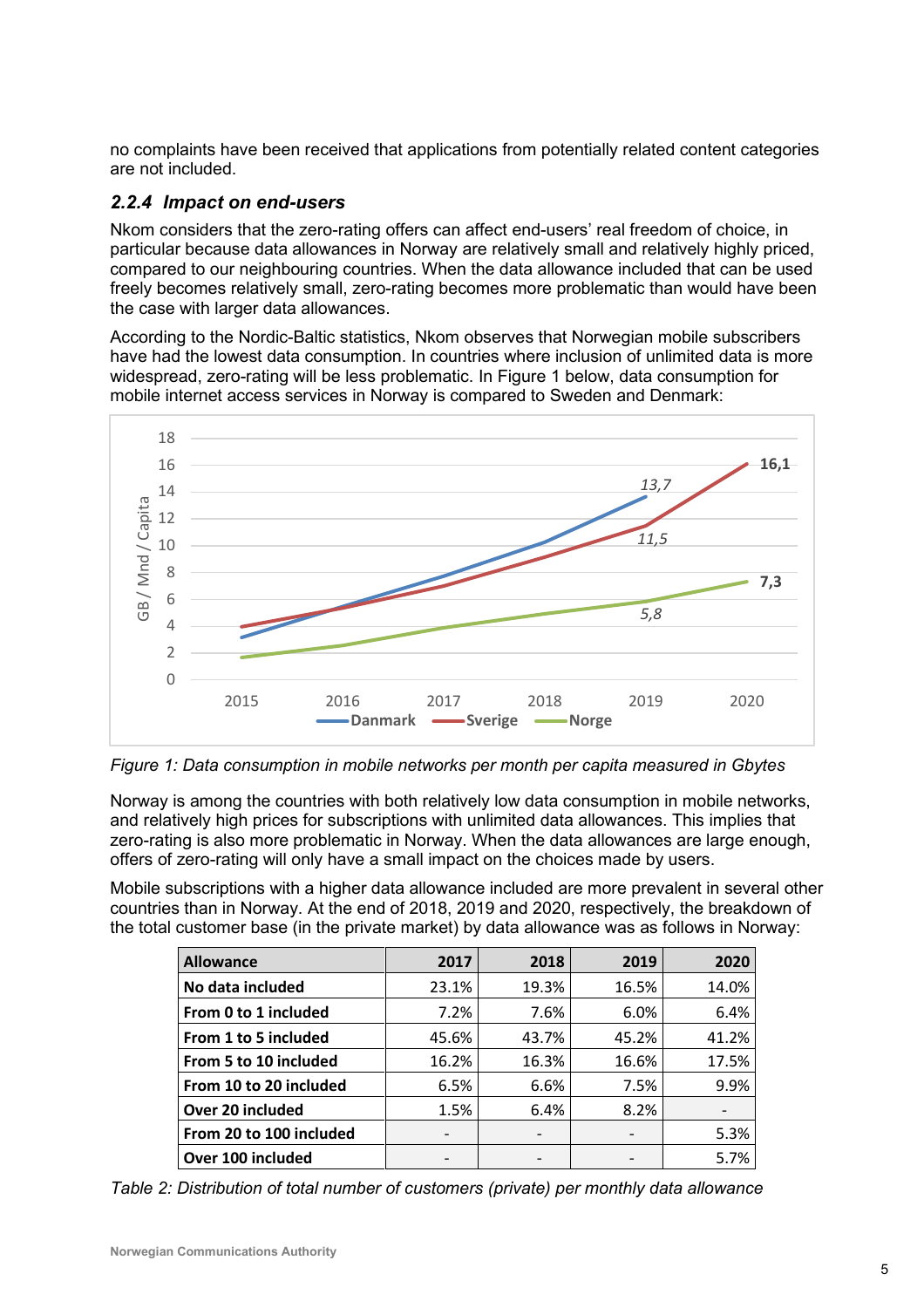The largest group of Norwegian end-users have subscriptions with a data allowance of between 1 GB and 5 GB included. The trend indicates, however, that the proportion of endusers with allowances greater than 10 GB per month is still increasing slightly. The greatest increase in 2020 was for subscriptions with allowances greater than 10 GB.

Over the past year, subscriptions with "free" data usage, i.e. allowances exceeding 100 GB, have not become particularly more prevalent among more providers. But most mobile providers in Norway today offer subscriptions with data allowances from 30GB onwards. The providers themselves see this as a form of "free" data use.

Nkom observes that the market trend shows that large data caps have become less expensive since last year's net neutrality report. Nkom views this as a possible consequence of the new regulation of the mobile market that came into force on 14 May 2020.

- Ice has the "Data Freedom"<sup>6</sup> offer, which gives up to 1,000 GB per month at a speed of 10 Mbit/s in the company's own mobile network. The offer is an "additional service" in combination with the company's main subscription ranging from 8 to 30 GB per month. The customer can thereby in practice make use of free data consumption for as long as the customer stays in Ice's mobile network. When the customer transfers traffic via another mobile network, the data consumption is deducted from the main subscription's data allowance.
- Chilimobil also has a subscription that facilitates almost unlimited data use ("Chili Free Data"). <sup>7</sup> If the customer uses more than 100 GB a month, the company states that the speed is limited to 3 Mbit/s. With "Chili Free Data", the amount of data is limited to 24 GB in EU/EEA countries outside Norway. In April 2020, Chilimobil<sup>8</sup> launched a subscription with free data consumption for its customers in Sweden.
- Happybytes is a new player that also offers a form of "free" data use. Happybytes uses Telenor's network and offers both 4G and 5G coverage. Their "free" subscription is a 90-GB data cap. Data consumption is limited by only allowing the customer to use 3 GB per day. If the customer uses up the 3 GB in one day, no further payment is required, but the speed is reduced to 40 kbit/s for the rest of the day. The subscription also has a 24 GB limit in the EU/EEA $^{\rm 9}$ .
- At Telia, "Telia X" is a subscription that offers virtually unlimited data consumption at a fixed monthly price. After the customer has used 100 GB per month, the speed is reduced to 3 Mbit/s up to the start of the next month.<sup>10</sup>
- Telenor launched the "Next" products in June 2020. The Next subscriptions are offered with speed differentiation and are available in the following speed categories: "Normal" up to 10 Mbit/s, "Fast" up to 100 Mbit/s and "Maximum" up to 300 Mbit/s. Telenor has imposed a monthly limit of 100 GB, after which the speed will be reduced automatically to 3 Mbit/s. Otherwise, see further details of "Next" in Sections 3 and 4.
- The latest "free data" product launched comes from Talkmore. In May 2021, like Telenor, Talkmore launched unlimited data use with a given speed restriction. Talkmore's "unlimited" is identical to Telenor's "Next" products. They have the same speed classes of 10, 100 and 300 Mbit/s and throttling of speed to 3 Mbit/s when use exceeds 100 GB per month. The prices are naturally below those offered by Telenor<sup>11</sup>.

<sup>&</sup>lt;sup>6</sup> https://www.ice.no/produkt/data-frihet/

<sup>&</sup>lt;sup>7</sup> https://www.chilimobil.no/bestill/chili-fri/

<sup>&</sup>lt;sup>8</sup> https://chilimobil.se/

<sup>&</sup>lt;sup>9</sup> https://happybytes.no/tre-om-dagen/

<sup>10</sup> https://www.telia.no/mobilabonnement/mobilabonnement-for-alle/telia-x

<sup>11</sup> https://talkmore.no/mobilabonnement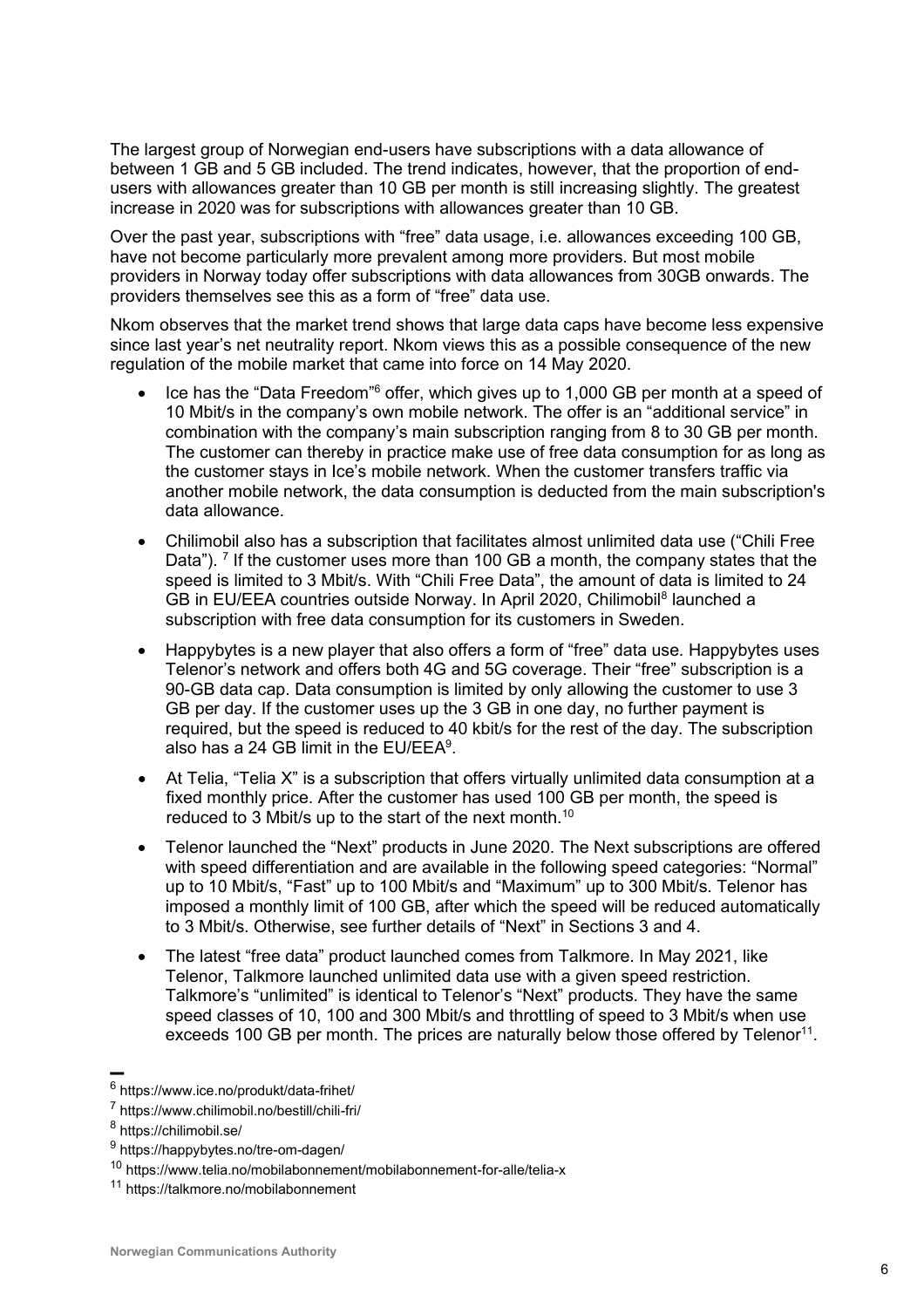The information in Section 2.2.4 on data allowances and speeds is from April 2021. Nkom observes that the market is subject to strong competition when it comes to large data caps. The terms are therefore subject to frequent change. Nkom considers this to be very positive for the market and the significance of zero-rating products.

## *2.2.5 Scale of zero-rating*

The increasing scale of zero-rating increases the number of end-users who are encouraged to use certain selected content and application providers, which can thereby affect their freedom of choice. In last year's annual report, the scale of zero-rating was assessed to be limited. This was the main reason that Nkom, according to an overall assessment, found that there was no basis to give a mandatory order to rectify the zero-rating offers in the market at that time. It is still the case that zero-rated services include Telenor and Telia's offer of "Music Freedom".

- Telia's "Music Freedom" zero-rating offer as a supplementary service included for subscribers under the age of 29. "Music Freedom" is also a supplementary service for business subscribers requiring a larger data allowance for music streaming in addition to the allowance paid by their employer. This is paid for separately and is not part of the ordinary invoice to the customer. In addition, Telia includes "Music Freedom" for various subscriptions for 50 GB and above, and for "Telia X" customers.
- Telenor's zero-rating offer is also called "Music Freedom" and is offered to all customers with Yng or U18 products. The product can be purchased separately for NOK 49 per month by Next, original or U11 subscribers. The offer solely concerns music, but not podcasts or videos found on the various streaming services<sup>12</sup>.

During the reporting period, the proportion of private subscriptions with "Music Freedom" increased from around 32 per cent to 39 per cent. Even though both Telenor and Telia offer the opportunity to buy "Music Freedom" separately for NOK 49 for certain other subscriptions, this only makes a small contribution to the customer base that has "Music Freedom". Telia reports that the increase in subscriptions with "Music Freedom" is to a great extent due to an increase in Telia X subscriptions sold. Telia X is a "free data use" subscription, which therefore makes zero-rating less relevant.

Overall for Telenor and Telia's customer base, the proportion of private subscriptions with zero-rating per monthly data allowance has developed as shown in the following table:

| <b>Allowance</b>         | <b>April 2018</b> | <b>April 2019</b> | <b>April 2020</b> | <b>April 2021</b> |
|--------------------------|-------------------|-------------------|-------------------|-------------------|
| $0 - 1$ GB <sup>13</sup> | $0\%$             | 1.1%              | 1 2\%             | 1.4%              |
| $1-5$ GB                 | 16.3%             | 17.1%             | 20.2%             | 19 7%             |
| 5-10 GB                  | 49.9%             | 33.3%             | 26.6%             | 19.6%             |
| $>10$ GB                 | 33.6%             | 48.3%             | 52%               | 59.3%             |

| Table 3: Share of private subscriptions with zero-rating per monthly data allowance |
|-------------------------------------------------------------------------------------|
|-------------------------------------------------------------------------------------|

As the above figure shows, the increase in the number of private subscriptions with "Music Freedom" is greatest among end-users with over 10 GB per month. To some extent, this trend compensates the negative effects of zero-rated services. Among the subscriptions with "Music Freedom" included, there has been a clear downward trend from 2017 for allowances in the 5- 10 GB range.

According to information from Telenor and Telia concerning the average consumption of zerorated content, end-users with data allowances greater than 10 GB per month have the highest

<sup>12</sup> <https://www.telenor.no/privat/mobil/mobiltjenester/musicfreedom/>

<sup>&</sup>lt;sup>13</sup> On purchasing data allowances of 10, 15 or 20 GB, subscriptions with no data allowance included, such as prepaid cards, will be included in the figures for the calendar month in which the allowances were purchased.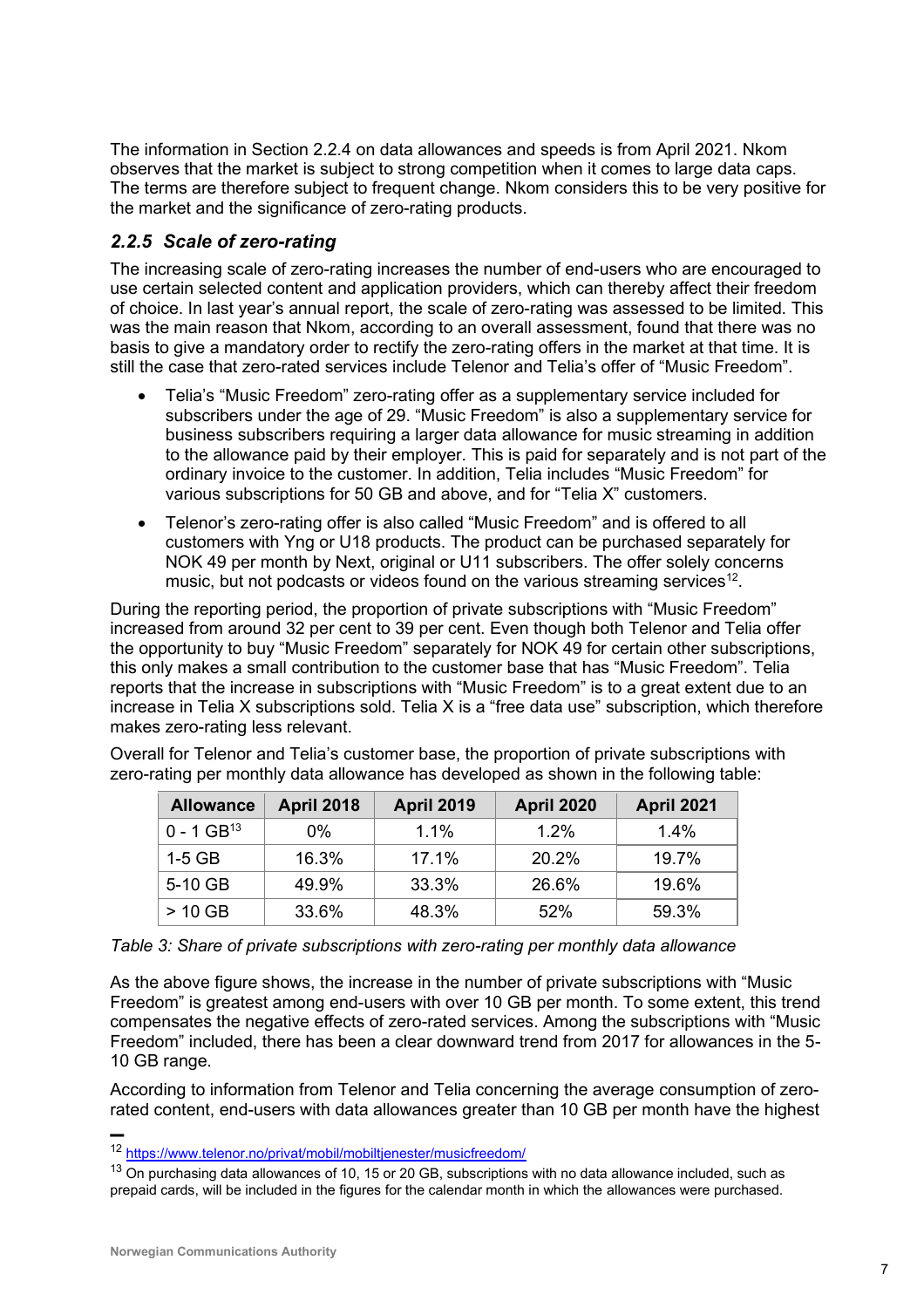average data consumption of "Music Freedom". This also contributes to compensating the negative effects of zero-rated services.

#### *2.2.6 Overall assessment of zero-rating*

In terms of the *effect on content and application providers*, zero-rating impacts terms of competition since it entails price discrimination between providers that are included and not included, respectively. There are no signs of a trend in the Norwegian market for the introduction of zero-rating for other application categories, such as social media, messaging applications or video streaming, as is the case in a few other European countries. This observation indicates that the effect of zero-rating on content and application providers is rather limited.

In terms of the *effect on end-users***,** Nkom considers that zero-rating can restrict end-users' freedom of choice, particularly in view of the relatively small, highly-priced data allowances compared to other countries. End-users' data use is increasing, however, and mobile providers are increasingly launching subscriptions that include a higher data allowance. Both the supply of and demand for larger data allowances might lead to greater competition in this market layer.

The *scale* of zero-rating has increased since the previous reporting period. The zero-rated offer is concurrently increasingly being taken up by users with relatively large data allowances. These users are deemed to have a sufficient data allowance to have relatively great freedom to choose which applications they wish to use. These users will thereby be less motivated to use zero-rated applications.

Based on an *overall assessment* of these development trends, Nkom considers that zerorating in the Norwegian market currently does not have detrimental effects on competition or consumer welfare, despite a gradual increase in scale. However, Nkom will continue to monitor the development of zero-rating in the market.

# **3 Traffic management and specialised services**

## **3.1 Information collection from Norwegian providers**

BEREC recommends data collection from internet service providers as a method that national regulatory authorities can use to monitor the providers' compliance with the open internet regulations. Nkom has obtained information of this nature as part of its collection of data for use in the annual national electronic communication statistics. The results for this year do not differ significantly from the results for last year.

According to information obtained by Nkom concerning the traffic management used by Norwegian providers in the production of internet access services, typical traffic management measures include the blocking of domain names in DNS pursuant to a judicial order, the Kripos Child Abuse Filter, and blocking of TCP/UDP ports in connection with specific security measures (for example, to prevent DDoS (Distributed Denial of Service) attacks and other types of cyber-attacks), as well as anti-spam measures (based on Norwegian industry norms).

For mobile networks, there have also been reports of general bandwidth throttling, pursuant to the subscription terms and conditions, when the data allowance has been used up, but not throttling of specific applications. Bandwidth throttling that treats all applications equally is, in principle, in compliance with the applicable open internet regulations.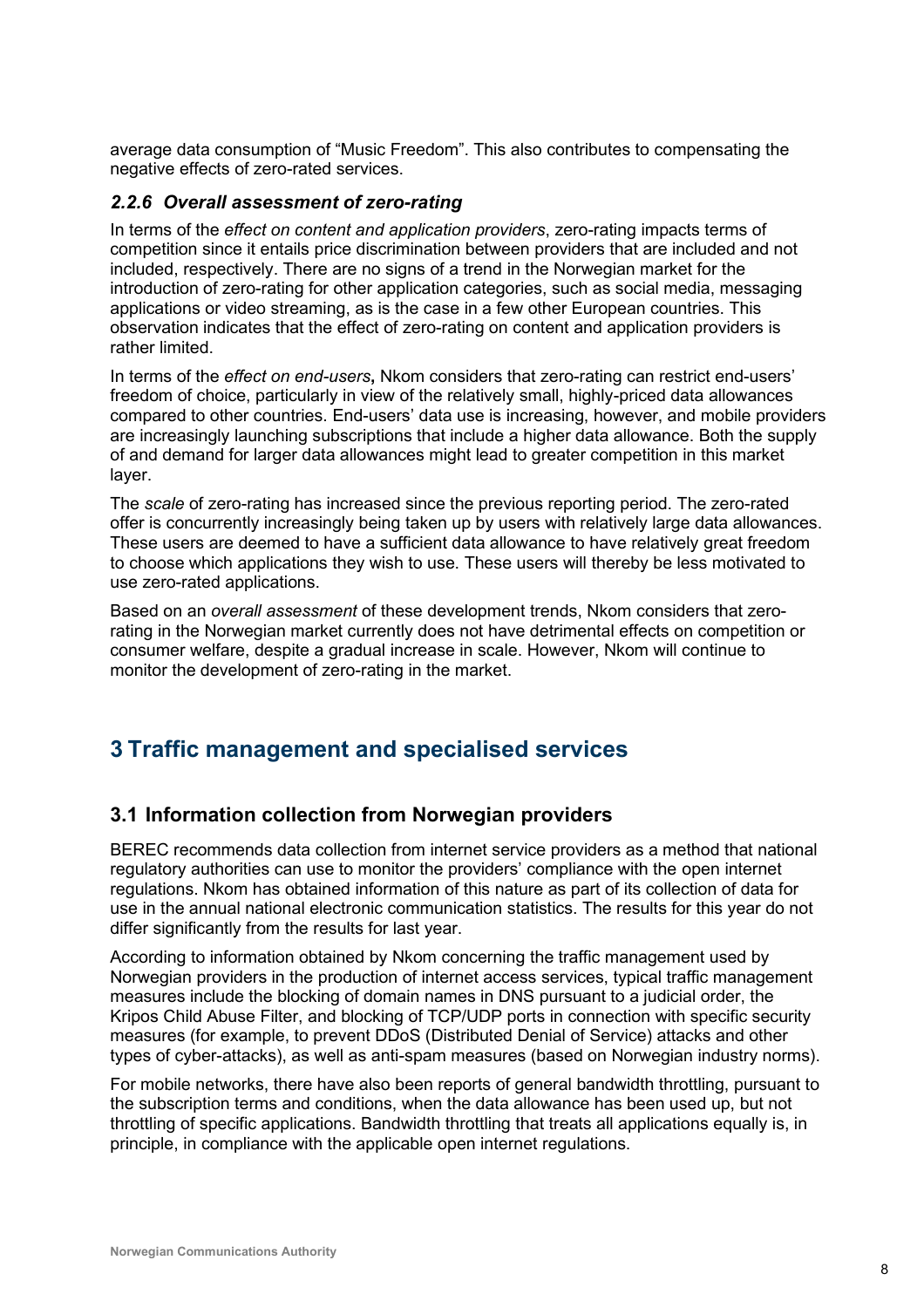Nkom has also obtained information about specialised services, i.e. other services offered in parallel with internet access services that fulfil specific criteria in the Regulation. The information shows that typical specialised services in fixed networks are voice over IP and IPTV, and in mobile networks it is relatively common to offer VoLTE. This is in line with the typical examples of specialised services in BEREC open internet guidelines.

Nkom also asked how the internet service providers safeguard that the capacity in their network is sufficient to ensure that the specialised services are not to the detriment of the general quality of the internet access service for end-users. The general response to this is that the traffic at the different links in the network is monitored continuously, and that capacity is expanded as needed.

Nkom has not conducted a detailed review of the reported traffic management measures and specialised services, but considers that these are provided in accordance with the Regulation. In the future, Nkom may initiate more detailed investigations of services offered in the Norwegian market.

## **3.2 Internet access services with differentiated speed**

BEREC's revised guidelines from 2020 clarify how different quality classes may be offered for the internet access service, in line with the Regulation. This form of differentiation between different subscriptions has been customary in the fixed networks for many years, and has also ben occurred in the mobile networks in some European countries in recent years.

BEREC specifies that such internet access services must be "application-agnostic", which means that all applications are treated with the same traffic management. Furthermore, the guidelines emphasise that there must be full transparency concerning the traffic management of the subscriptions. Finally, BEREC notes that national regulators have the opportunity to impose minimum quality of service requirements on providers, in order to prevent any degradation of the general quality of the internet access service for end-users.

Speed-differentiated internet access services were observed in the Norwegian market for the first time in June this year, when Telenor launched "Next" as a mobile subscription with three different speed classes. The subscriptions offer the 10, 100 and 300 Mbit/s speed classes. According to Telenor, the data allowance is unlimited, and when consumption passes 100GB per month, the speed is reduced to 3 Mbit/s for the rest of the month. Subscribers can purchase additional data allowances if so required, however.

Nkom has obtained details from Telenor of how these internet access services are produced. On this basis, Nkom's general assessment of the "Next" subscription is that it is in line with the Regulation's requirements for traffic management of internet access services. See also Section 4 for an assessment of the transparency of the service provision.

Nkom sees it as a positive market development that providers differentiate according to the speed of internet access services, in contrast to differentiating according to content. Nkom considers differentiation based on data allowances and speed classes to be a shift away from the use of content differentiation in the form of zero-rating.

## **3.3 Traffic management and specialised services for 5G**

The BEREC open internet guidelines are technology-neutral, but several of the clarifications that have been introduced on the revision of the guidelines clearly signal that various 5G services can be introduced in line with the open internet regulation.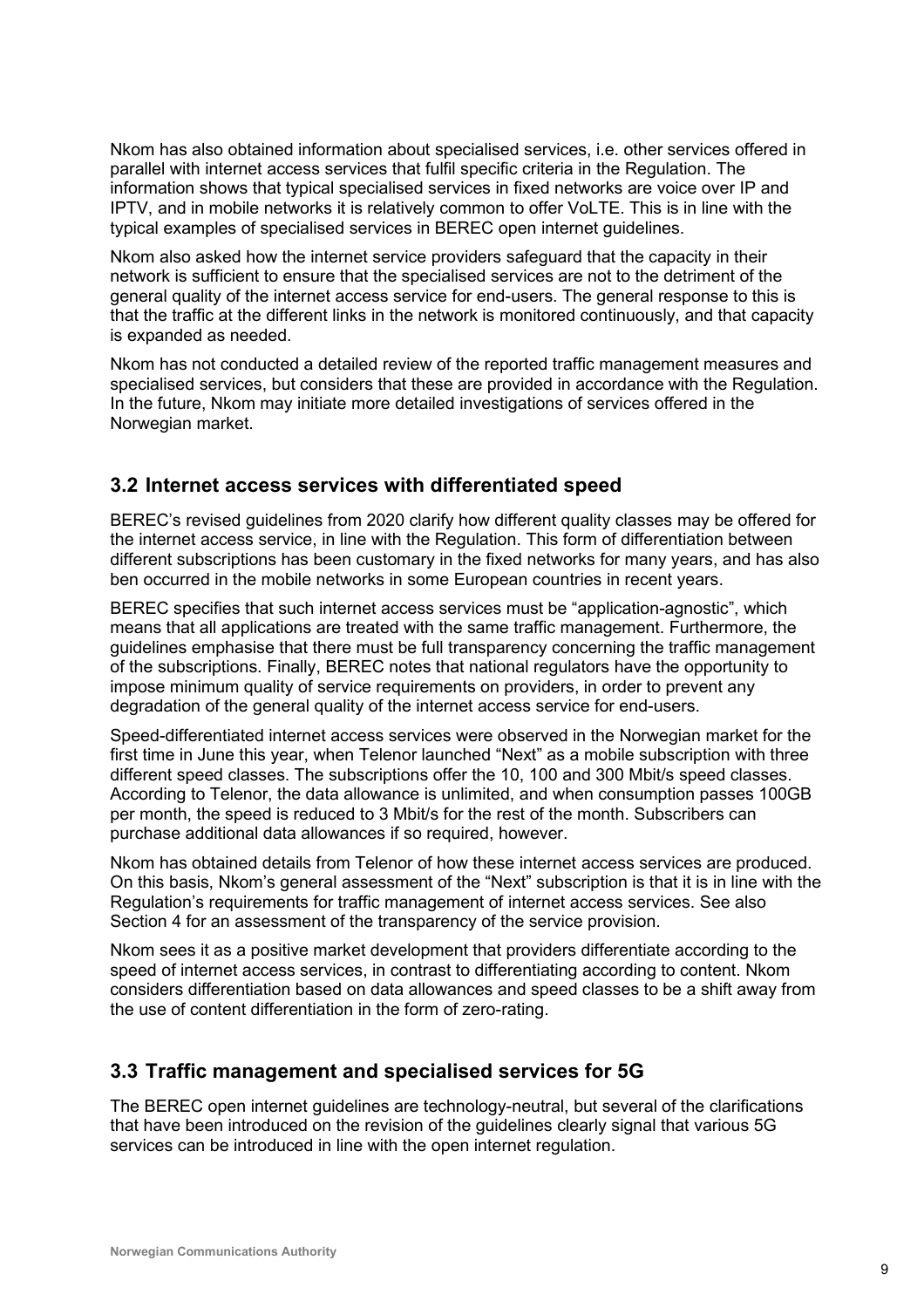Internet access services with high capacity and low latency are expected, as one of the first improvements to mobile technology provided by 5G. Here, BEREC guidelines specify that it is in line with the Regulation to offer internet access services with different levels of quality of service, and not just speeds, but also other parameters such as latency. This might facilitate the further provision of quality-differentiated internet access services.

The 5G networks are furthermore assumed to offer customised quality of service for specific services, in contrast to general internet access services. These services might belong to the "specialised services" category in accordance with BEREC's guidelines, i.e. these may be offered for services that it is not possible to guarantee via the internet access service. It is reasonable to assume that 5G network slicing might facilitate efficient development of specialised services.

This year, but also during the previous years, Nkom has held various dialogue meetings concerning the compatibility between the 5G technology and the open internet regulation, in order to facilitate the deployment of 5G in the Norwegian market. Nkom has emphasised the clarifications in BEREC guidelines as described above, with the aim of building an understanding of how 5G services could be offered in accordance with the Regulation.

## **4 Information about the internet access service**

## **4.1 Transparency requirements**

Article 4 of the Open Internet Regulation sets requirements concerning the information that internet service providers must provide to their end-users. In Article 4(1) there is a requirement for transparency in providers' contracts concerning internet access services, and that providers must disclose such information, while in Article 4(2) providers are required to have transparent, simple and efficient procedures to address complaints from end-users relating to the rights and obligations laid down in Articles 3 and 4(1).

Below, the report focuses on the same topics as in the 2020 annual report: transparency concerning traffic management measures and speed. As for the previous year, Nkom has reviewed the providers' websites to check for compliance with the transparency rules in the Regulation. Nkom has reviewed the websites of the following providers:

- **Telenor**
- Telia
- ICE
- GlobalConnect
- Eidsiva Bredbånd
- NextGenTel
- Viken Fiber (Altibox)
- Lyse Fiber (Altibox)
- Fiordkraft
- **NTE Marked**

In subsections 4.2 and 4.3, some comments are made concerning how, as at end-April, information about traffic management and speeds is described by the individual providers.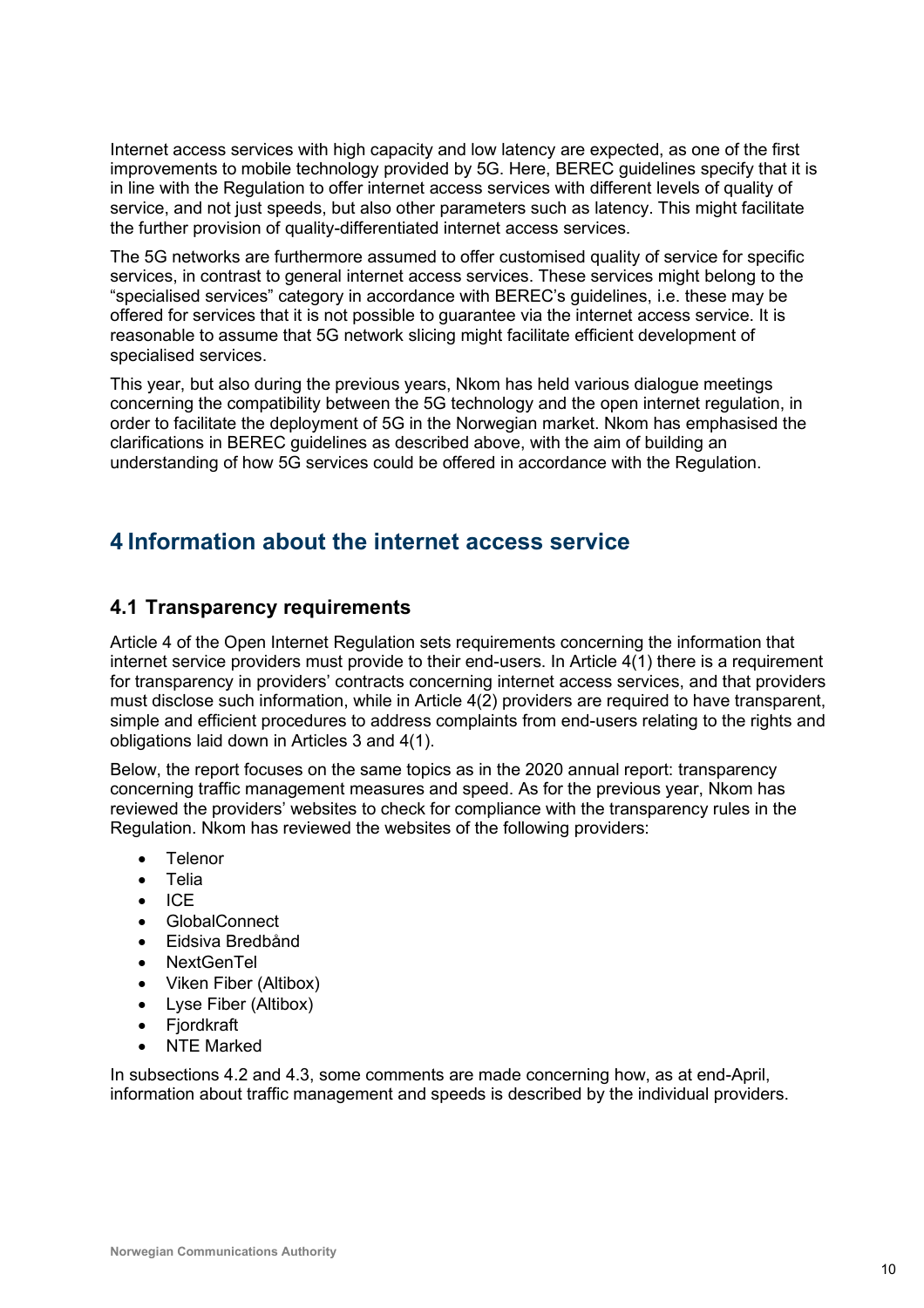## **4.2 Transparency concerning traffic management**

Providers of internet access services must disclose the traffic management measures that are used. See also Section 3 of the report for more information about the actual traffic management measures.

The Regulation requires the internet service providers to include information about traffic management measures in the contractual terms and to publish this information (typically on their websites). Even if the providers can document that the information is provided, it is also relevant to assess the actual content and quality of the information.

Examples of information concerning traffic management in the Norwegian market:

- Telia has a good solution for how traffic management information is disseminated to customers, on its website<sup>14</sup>, in the subscription terms<sup>15</sup>, and at the company's various market outlets<sup>16</sup>. The website gives a detailed description of how traffic is handled in the company's network, and customers can also find information about how to make complaints.
- GlobalConnect has a detailed description of traffic management measures on its website<sup>17</sup> in the form of general information, as well as a description of specific ports that are blocked for security reasons. The company also provides information on how complaints concerning traffic management or other net neutrality issues can be made.
- NextGenTel has a separate net neutrality information page, where traffic management information, among other things, is provided. <sup>18</sup>
- Telenor describes traffic management in the contractual terms of the contract<sup>19</sup>, which state that traffic management can be conducted on the basis of security requirements or legal requirements, or as a consequence of a contract with an end-user concerning limitations to data volume or use.

Nkom's assessment concludes that the providers' practice varies somewhat with regard to the degree of detail in their description of traffic management measures. Some providers have a dedicated net neutrality information page, which includes traffic management as an element of further information, while others have a more limited description in the contractual terms. The review undertaken by Nkom in connection with this annual report also shows that, as a minimum, providers have a satisfactory presentation of traffic management measures, which are thereby in accordance with the Regulation.

Nkom will undertake continuous monitoring of how the providers inform their customers of traffic management measures.

## **4.3 Transparency concerning speed in the fixed network**

To strengthen the rights of end users, Article 4(1)(d) of the Regulation sets the requirement that providers of internet access services must inform end-users of the speed that they are

<sup>▬</sup>

<sup>&</sup>lt;sup>14</sup> <https://www.telia.no/hastighet/#trafikkstyring>

<sup>15</sup> [https://www.telia.no/globalassets/pdf/abonnementsvilkar\\_privat.pdf](https://www.telia.no/globalassets/pdf/abonnementsvilkar_privat.pdf)

<sup>16</sup> <https://onecall.no/kundeservice/4G-hastighet-mobildata>

<https://mycall.no/kundeservice/hastighet-mobildata>

<https://www.phonero.no/info/trafikkstyring-hos-phonero>

<https://www.phonero.no/info/hastighet-hos-phonero>

<sup>17</sup> <https://www.globalconnect.no/trafikkstyring>

<sup>18</sup> <https://www.nextgentel.no/priser/vilkar-1#nettnoytralitet>

<sup>19</sup> <https://www.telenor.no/privat/vilkar/vilkar-mobile-tjenester.html>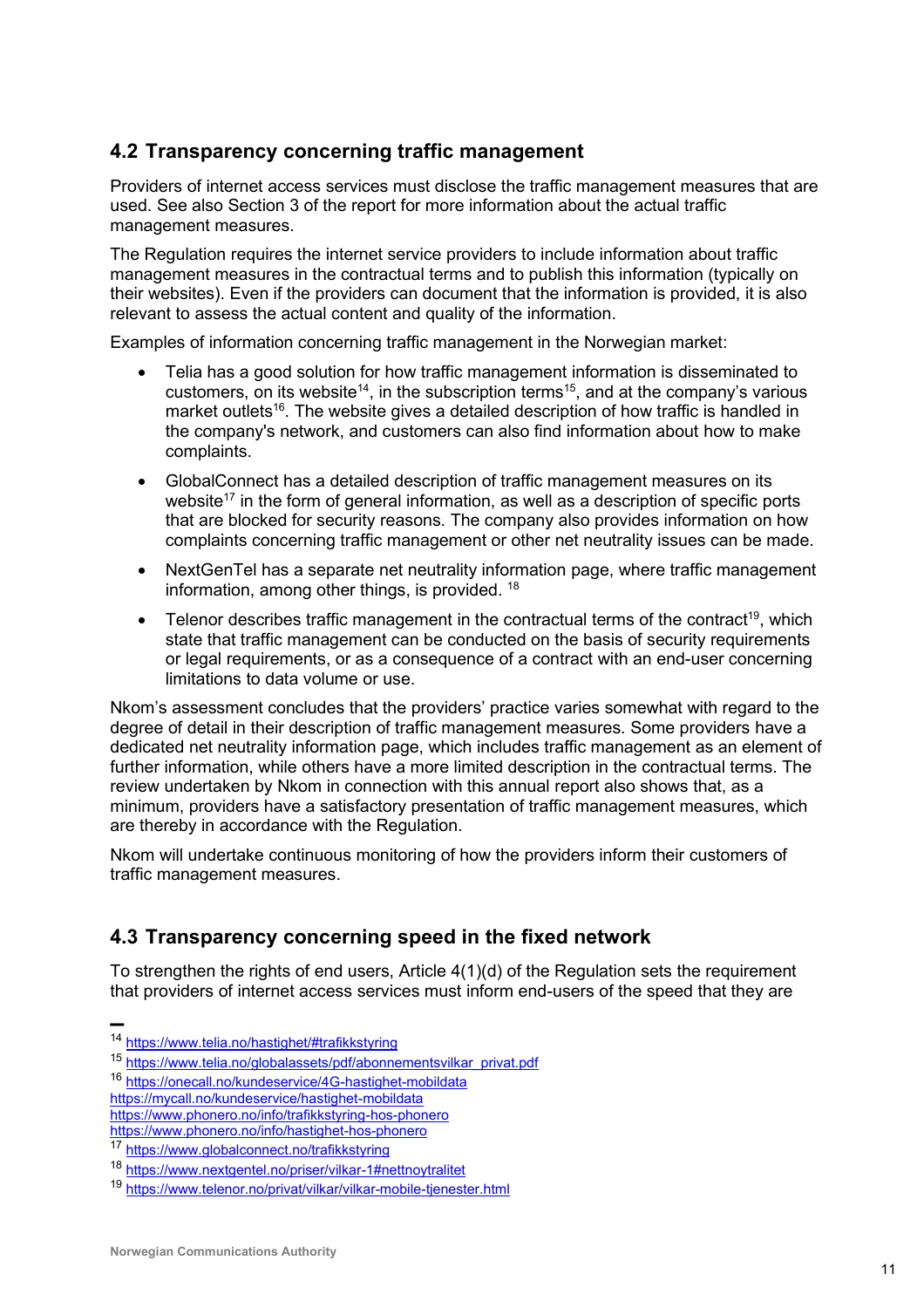realistically able to deliver. The Regulation requires providers of *fixed* internet access services to specify the following quality parameters for download and upload speeds, respectively:

- Minimum speed
- Normally available speed
- Maximum speed
- Advertised speed

"Normally available speed" is the speed that an end-user can expect to achieve for the majority of the time that they use the service. This parameter is probably the one that provides the most relevant information to end-users about the performance of the internet access service.

BEREC considers certain types of Fixed Wireless Access services to be fixed internet access services with regard to the requirements concerning transparency in the Regulation. This is, for example, the case where wireless technology (including mobile) is used for internet access at a fixed location with dedicated equipment, and uses either capacity reservation or dedicated frequency bands. In such cases, requirements concerning the availability of information in contracts and on the provider's website should be in accordance with the requirements that apply to fixed internet access services.

In specific cases, Nkom may assess whether a service can be regarded as a fixed internet access service, on the basis of the specific implementation and the conditions for the service provision. As far as Nkom is aware, as at the end of April 2021 capacity reservation or dedicated frequency bands for fixed wireless access services are not used by Norwegian internet service providers.

Examples of information about *fixed* internet access service speeds:

- Telenor has a separate website which refers to the different access technologies, with information about speed classes in a dropdown menu for each service offered. For subscriptions for which Telenor delivers "hybrid fibre"<sup>20</sup>, this is solely the maximum upload speed described on the website, and not the minimum speed, normally available speed or advertised speed. $^{21}$
- Telia also offers fixed internet access services via fibre and "hybrid fibre", and emphasises on its website that the provider needs information about the address to be able to state what specific access can be offered. $22$  For each product, the maximum, minimum and normally available speeds are specified.
- GlobalConnect and Eidsiva Bredbånd also make information about access types and speeds available on their websites.<sup>23</sup>
- NextGenTel has a separate net neutrality information page, where, among other things, information about the relevant speed classes is provided.
- Viken Fiber and Lyse both under the Altibox brand also have a separate website with information about upload and download speeds, but still without specifying what constitute maximum, minimum and normally available speeds.<sup>24</sup>

<sup>▬</sup>  $20$ "Hybrid fibre" = Hybrid Fibre-Coax (HFC)

<sup>21</sup> <https://www.telenor.no/privat/internett/>

<https://www.get.no/produkter/internett>

<sup>22</sup> <https://www.telia.no/internett/bredband/>

<sup>23</sup> <https://www.globalconnect.no/wp-content/uploads/2019/06/Tjenestebeskrivelse-Internett-GC-200109-v-3.3.pdf> [https://eidsiva.net/siteassets/vilkar/vilkar-privat/2019-12-04-nettnoytralitet\\_oppd.pdf](https://eidsiva.net/siteassets/vilkar/vilkar-privat/2019-12-04-nettnoytralitet_oppd.pdf)

<sup>24</sup> <https://altifiber.no/privat/priser/>

<https://www.lyse.no/internett>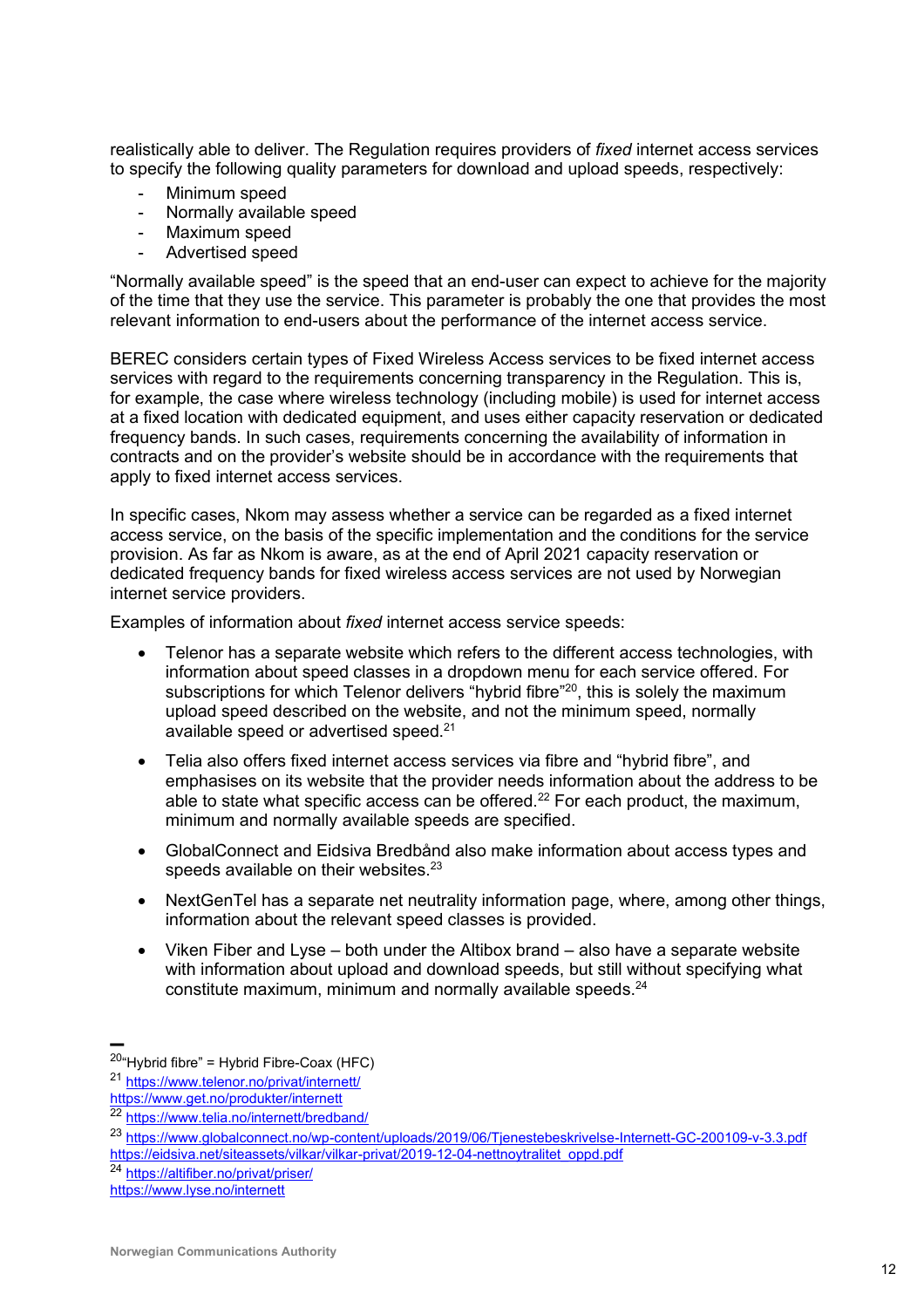For fixed internet access services, Nkom observes a clear improvement in information concerning speed compared to previous years, since to a great extent the providers state the various different speed parameters required under the Regulation, including the normally available speed.

## **4.4 Transparency concerning speed in the mobile network**

In mobile networks, the normally speed available in a given cell is difficult to predict, due to the varying number of active users. For this reason, only fixed internet access service providers are required to provide information about this speed parameter. However, the Regulation requires providers of *mobile* internet access services to specify the following quality parameters concerning speed:

- Estimated maximum speed
- Advertised speed

Mobile internet access services include both ordinary mobile subscriptions and dedicated internet access service subscriptions, since both are service offers that provide access to the internet. Ordinary mobile subscriptions support both internet access service and telephony/text messages, while dedicated subscriptions only support internet access service. The former is often used via mobile phone, while the latter is often used via a router.

With regard to dedicated internet access service subscriptions in the mobile network, a distinction is often made between "*fixed* wireless access"<sup>25</sup> offered at a fixed geographical location, often with an outdoor antenna, and "dedicated *mobile* internet access"<sup>26</sup> that can be used freely at different geographical locations within the coverage area. These differences can lead to varying conditions for the internet access service speed achieved for the different subscriptions.

Nkom has examined details of the speed of various examples of *internet access service via an ordinary mobile subscription*. Most of these subscriptions are differentiated by the size of the data allowance, but also on the basis of subscriber age. Some of the subscriptions are also differentiated by content, in the form of zero-rating, as described above in Section 2.2.

- Telenor offers mobile subscriptions tailored to different age groups ("For all", "Yng 18- 28", "Under 18" and "Under 11"). Regarding "Yng 18-28", "Under 18" and "Under 11", there are no explicit details of the estimated maximum speed and advertised speed. According to the website, one achieves "maximum speed", without being informed of what this speed is. Reference is also made to the terms and conditions for mobile subscriptions, where in clause 6 the reservation is made that mobile network speeds are affected by external conditions. The same applies to the "For all" age group, with the exception of the "Next" product.
- The Telenor "Next" subscription entails virtually unlimited data use, whereby the enduser can choose between maximum speeds of up to 10 Mbit/s, 100 Mbit/s or 300 Mbit/s<sup>27</sup>. The speed differentiation assumes normal conditions in the mobile network. In the event of network congestion, the various categories of "Next" customers will be treated equally. Nkom has been in dialogue with Telenor during the reporting period with the request to Telenor to improve the information concerning how the speed differentiation does not apply during congestion.

 $^{25}$  Referred to as "wireless broadband" by many internet service providers

 $26$  Referred to as "mobile broadband" by many internet service providers

 $27$  Up to 1,000 Mbit/s on 5G.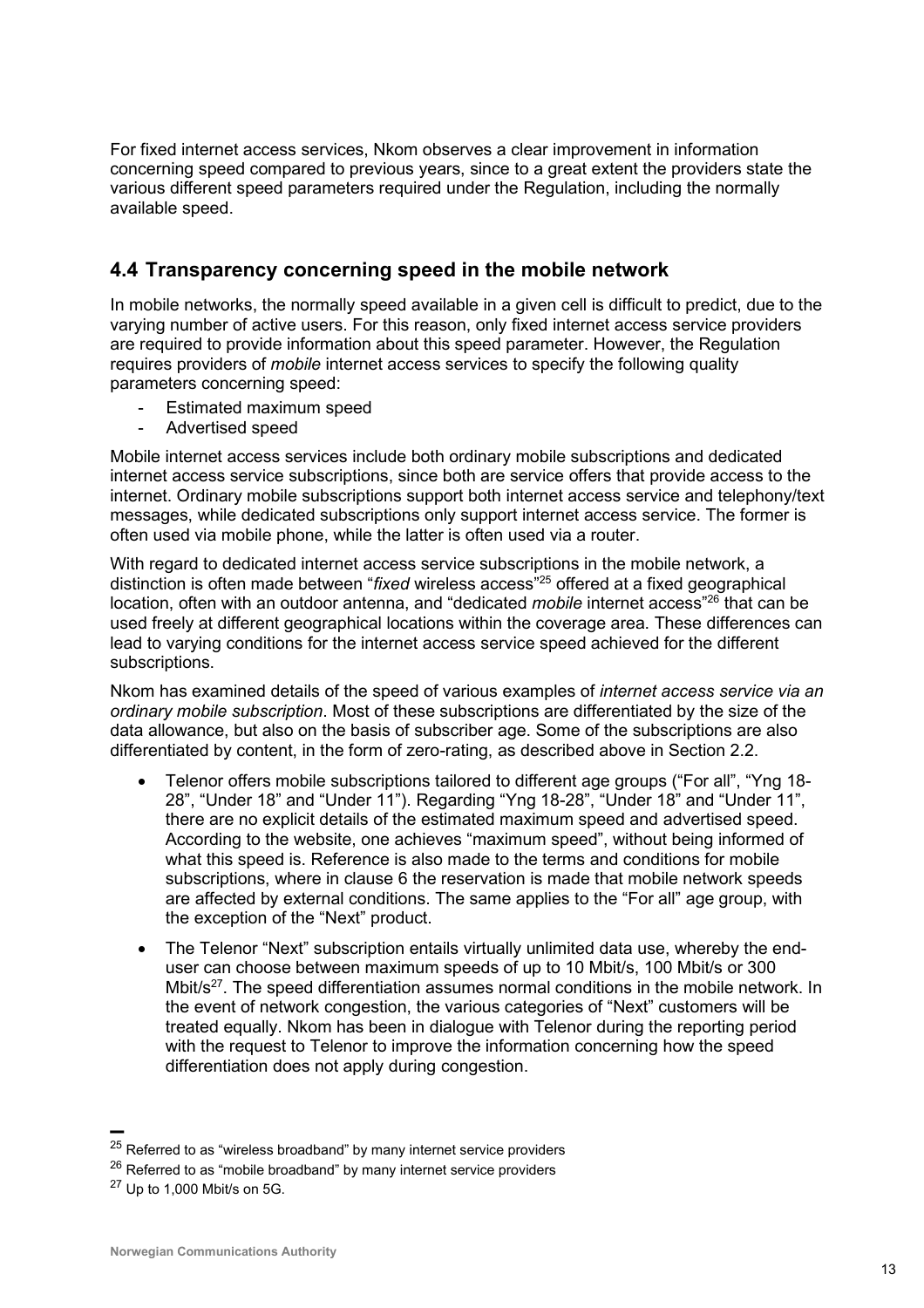- Telia offers family subscriptions matched to the number of family members, and also single subscriptions adapted for children and adults. As for other mobile internet access services, reference is made to a general information concerning the maximum speed one can expect to achieve using the various mobile technologies (2G-5G). The "Telia X" subscription, which, like Telenor "Next", offers virtually unlimited data use, specifies that the speed is "unlimited [...] up to 100 GB". The speed is then reduced to 3 Mbit/s.
- Ice offers a mobile subscription "For all" and for the "Under 29".<sup>28</sup> As for other mobile internet access services, reference is made to general information about the maximum speed one can expect to achieve with various mobile technologies (2G-4G). In the same way, there is further information in the subscription terms and conditions about factors that affect speed.

Nkom has examined the information available concerning the speed of various examples of *dedicated internet access service subscriptions in the mobile network*. For the "*fixed* wireless access" category, differentiation is typically based on speed, and for the "dedicated *mobile* internet access" category, differentiation is typically based on the size of the data allowance.

- Telenor offers the subscriptions "wireless broadband" and "mobile broadband". In the "wireless broadband" portfolio, speed classes up to 10, 30, 60 or 100 Mbit/s are offered, while for all "mobile broadband" subscriptions, a "theoretical speed" of up to 300 Mbit/s and an "expected" speed of up to 100 Mbit/s are offered. For "mobile broadband", the data allowances vary from 8 to 200 GB per month. "Mobile broadband" can also be used in combination with a mobile subscription with virtually unlimited data (the "Next" product portfolio described above), more specifically by the subscriber sharing data allowance using a router and Data SIM.
- Telia also offers "wireless broadband" and "mobile broadband", with estimated and varying maximum speeds for each of the subscriptions, in addition to various data allowances. The "wireless broadband" portfolio also distinguishes between the "home" and "holiday cabin" categories. <sup>29</sup> The former category markets maximum speeds for the various subscriptions from 25 to 300 Mbit/s, and for the latter category from 25 to 50 Mbit/s. For "mobile broadband", the data allowances range from 10 to 500 GB per month. For the two smallest data allowances (10 and 25 GB), no explicit information about speed is provided, but reference is made to a general information about the maximum speed one can expect to achieve with the mobile technologies  $(2G-5G)$ <sup>30</sup>
- Ice offers "mobile broadband" with data allowances from 7 to 300 GB.<sup>31</sup> There is information about general conditions that may affect speed, but no explicit information is provided about the estimated maximum speed or advertised speed of the various products. Like Telia, Ice refers to a general information concerning the maximum speeds that can be expected to be achieved using the various mobile technologies  $(2G-4G).<sup>32</sup>$  The subscription terms also describe factors that may affect speed.<sup>33</sup>

Concerning mobile internet access services, Nkom observes that for some providers it is intuitive and easy to understand which speed is offered for the individual product. For other providers, the customer must look for relevant information on the website and/or in the subscription terms and conditions. Nkom also notes that several providers use mobile technology as the basis for the speeds that the customer can expect to achieve. Nkom

<sup>▬</sup> <sup>28</sup> <https://www.ice.no/mobilabonnement/>

<sup>29</sup> <https://www.telia.no/internett/tradlost-bredband/>

<sup>30</sup> <https://www.telia.no/hastighet/>

<sup>31</sup> <https://www.ice.no/mobilt-bredband/>

<sup>32</sup> <https://www.ice.no/dekning/>

<sup>33</sup> <https://www.ice.no/vilkaar/vilkar-privatkunder/>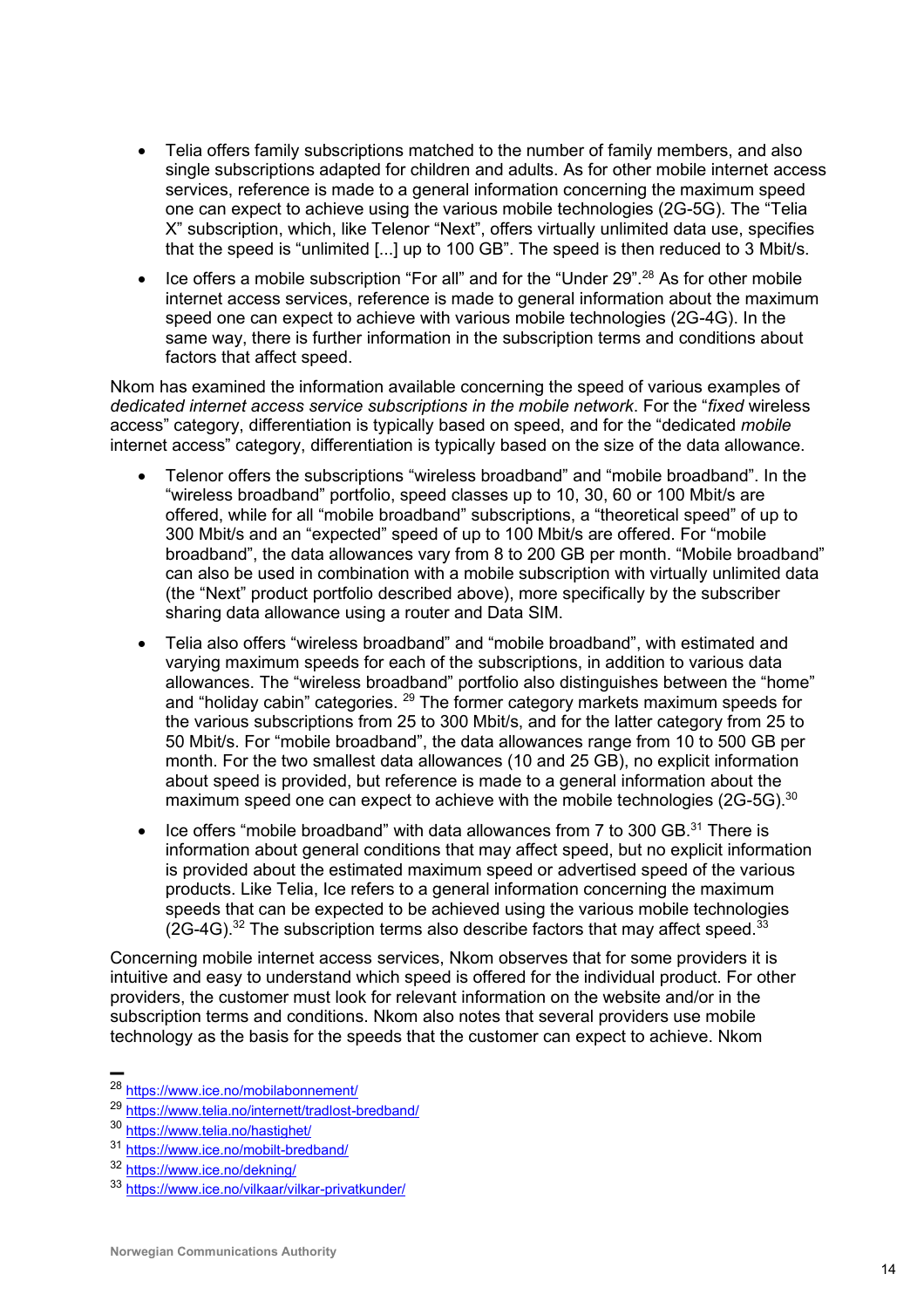supports this approach, but also believes that it should be considered whether advertised speed and maximum speed can be linked more directly to each individual product, whereby the end-user obtains clearer information about the speed that is delivered.

Nkom's assessment is that some providers could make information about speed available to customers to a greater extent. For some providers, it is necessary to either know precisely what one is looking for, or to contact the provider for further details of where relevant information is available. For mobile internet access services with speed differentiation between different subscriptions, such as for Telenor "Next", Nkom considers it relevant for the provider to specify whether end-users are also differentiated during congestion.

# **5 Quality of the internet access service**

## **5.1 General quality of the internet access service**

Article 5 of the Regulation states that national regulatory authorities have monitoring and reporting obligations to ensure that providers of internet access services fulfil their obligations regarding open internet access. Article 5(1) stipulates that national regulatory authorities have a duty to follow up on providers' compliance with Articles 3 and 4.

Recital 17 highlights the importance of the fact that specialised services and the use of such services should not reduce the general quality of the customer's access to the internet. Concerning internet access services via mobile networks, some of the requirements are eased due to the particular circumstances associated with varying numbers of active users per cell, as well as non-homogeneous coverage. Yet over time, in this case too, it is expected that the general quality of the internet access service will be maintained.

## **5.2 Regulatory monitoring of quality of service**

A method to follow up on Article 5(1) of the Regulation is to monitor the development in the quality of their internet access service measured by end-users. In this report, Nkom has assessed the results from Nkom's speed measurement service, Nettfart, which consists of tools for measurement via web browser (nettfart.no) and mobile apps adapted to iOS and Android (Nettfart Mobile).

As for all types of crowd sourcing, the representativeness of the measurement result database may be limited, since use of the measurement tool is voluntary, and depends on the individual end-user taking the initiative to perform such measurement. The measurement results do nonetheless provide an indication of the quality of the internet access service experienced by the end-users. Review of the underlying data set also shows that, over time, information is collected from a very large proportion of the providers.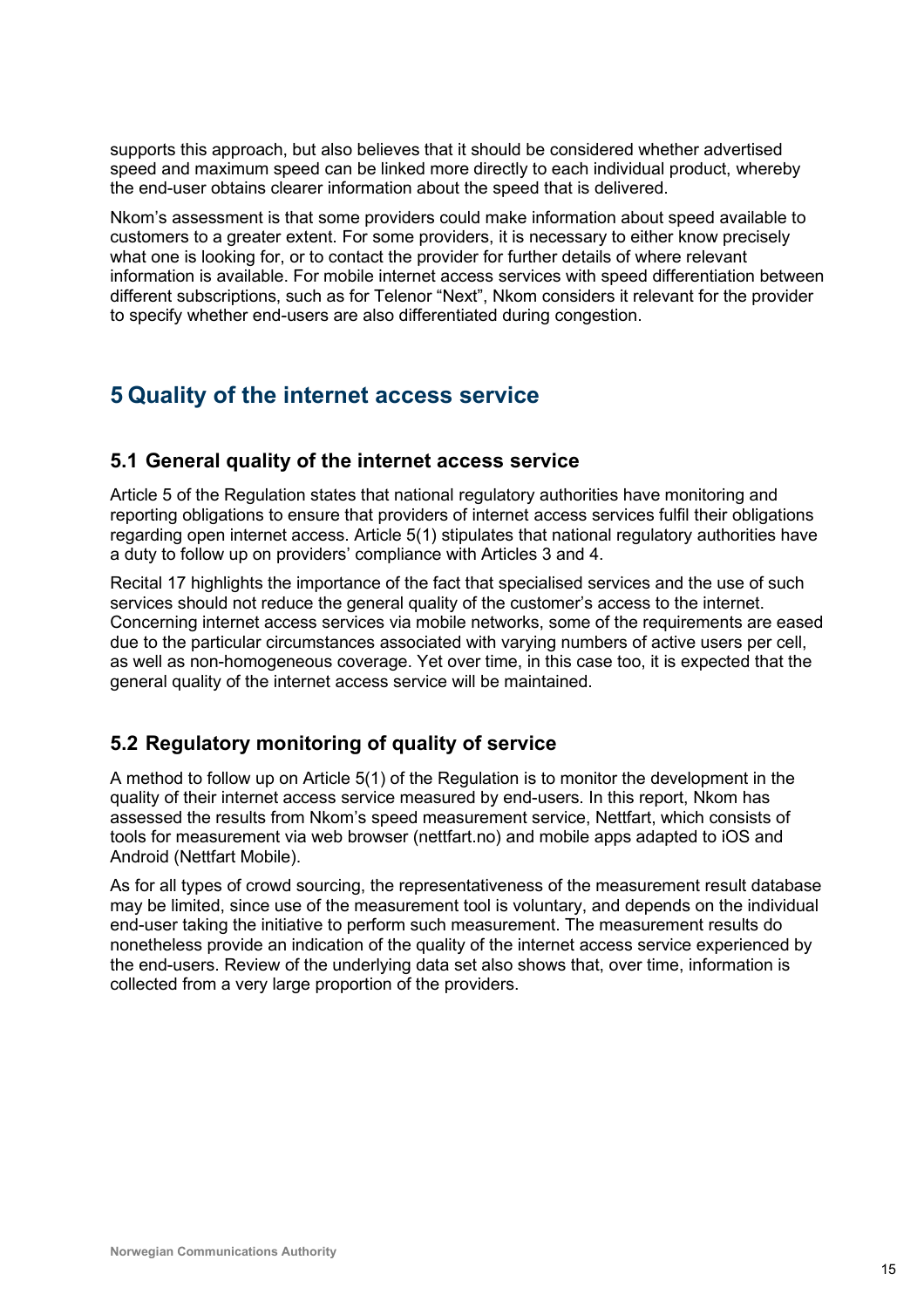## **5.3 Speed measurement results**

#### *5.3.1 Measurement results from nettfart.no*

This subsection presents results measured by nettfart.no via web browser. For fixed internet access services, the development in average access speed across different subscriptions is presented below.



*Figure 2: Average speed for fixed internet access (source: nettfart.no)*

<span id="page-15-0"></span>[Figure 2](#page-15-0) shows that, so far in 2021, the average speed measured across the various subscriptions is three time as high as in 2018. This applies to both download and upload speeds. The increase observed in the previous reporting period appears to be continuing. Compared to the measurement results up to 2016, in recent years there has been a significant increase in speed.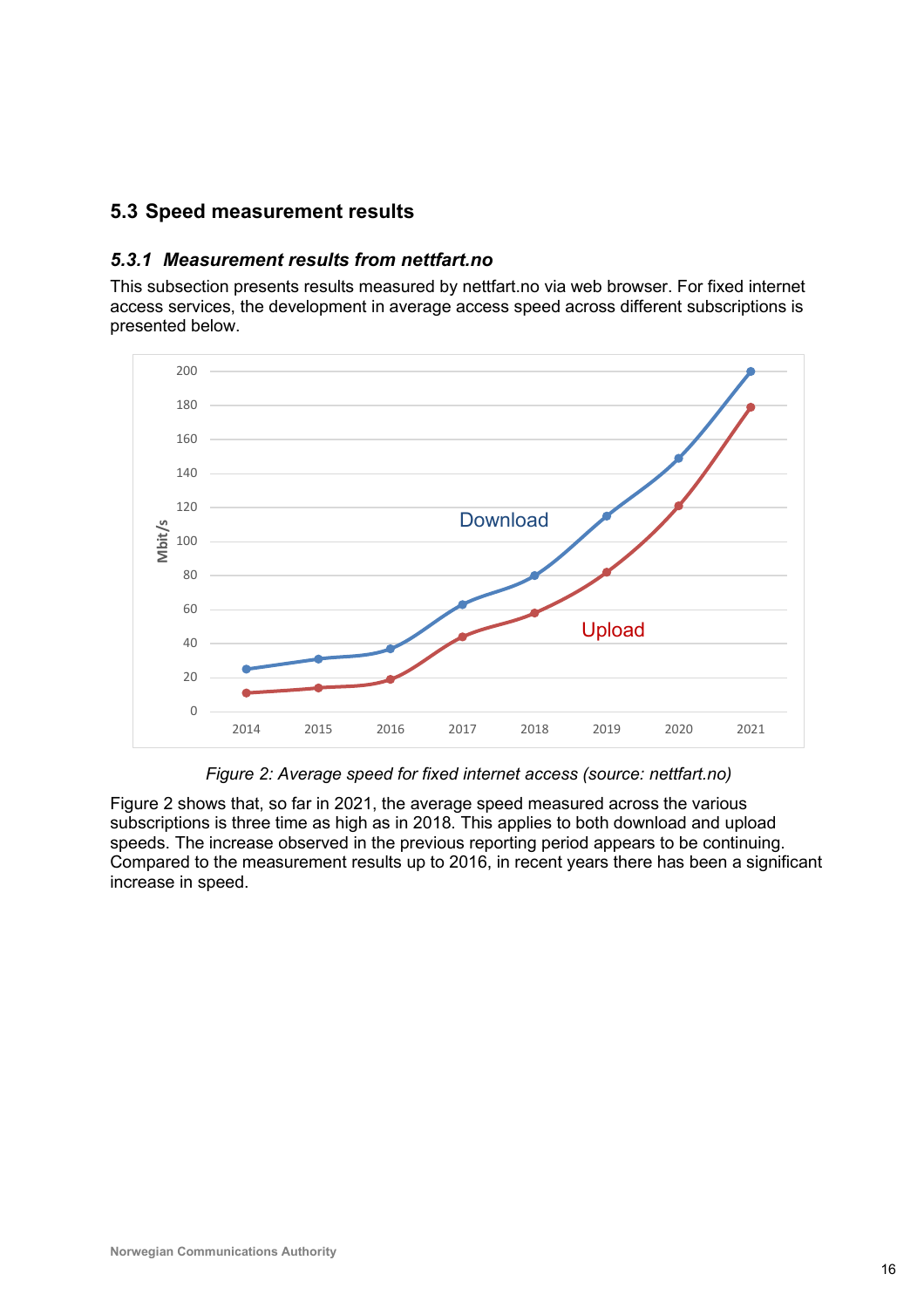

For the measurement of mobile internet access services using nettfart.no via web browser, the development in average speed across the different subscriptions is presented below.

*Figure 3: Average speed for mobile internet access (source: nettfart.no)*

<span id="page-16-0"></span>[Figure 33](#page-16-0) shows that there is also a positive trend for internet access services via mobile networks with regard to the development in the measured average download and upload speeds. The figure show that download and upload speeds as of June 2021 are more than twice as high as in 2019. Nkom can observe that Norwegian subscribers have the lowest data consumption for mobile internet access services in the Nordic region (cf. section 2.2.4). This entails lower traffic load in the mobile networks than would have been the case if Norway's mobile data consumption had been equivalent to that in our neighbouring countries.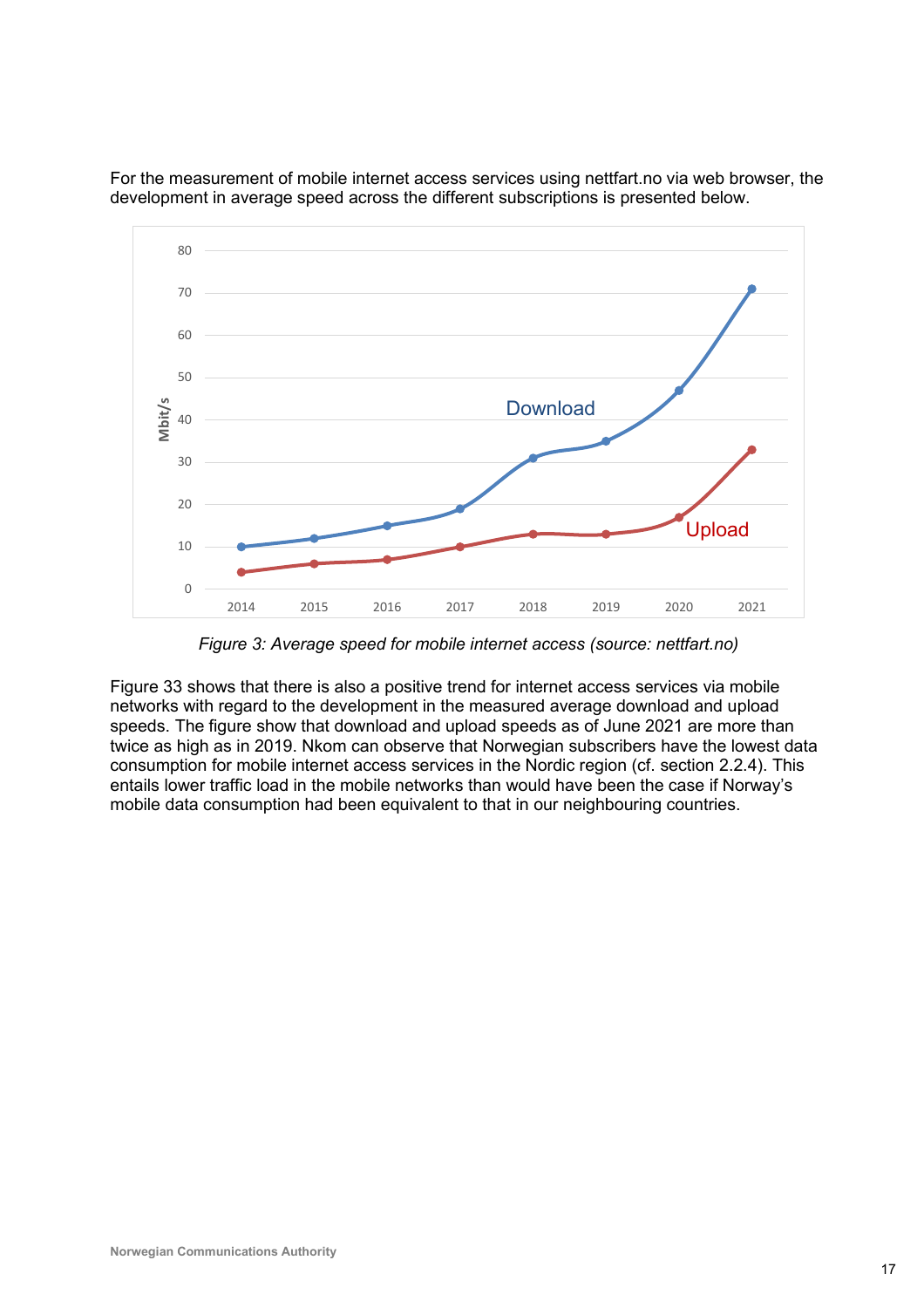## *5.3.2 Measurement results from Nettfart Mobile*

This subsection presents results measured using the measurement app Nettfart Mobile. First, the average speed per technology (3G, 4G and WLAN) is presented, and then the variation in the speed over 24 hours.

Note that Figure 3 shows the average speed for all access technologies, based on nettfart.no. These measurement results may therefore deviate somewhat from the figures presented in Figures 4 and 5 below, where the measurement results are distributed across the various technologies, based on Nettfart Mobile.



<span id="page-17-0"></span>*Figure 4: Average download speed per technology (source: Nettfart Mobil)*

Figure [Figure 44](#page-17-0) shows differences in the average measured download speed by radio technology. The figure shows that users of Nettfart Mobil<sup>34</sup> achieve rather higher speeds when the phone or tablet is connected to wireless LANs (WLAN), compared to measurements via mobile networks (3G and 4G).<sup>35</sup> This may indicate that capacity development in the mobile networks does not follow the same trend as WLAN access in home networks that communicate with the internet via wired accesses. Concerning WLAN measurements, it is uncertain which transmission medium is used to and from the home for the individual measurements. During the past year, the number of fibre-based internet access<sup>36</sup> subscriptions has increased, which probably has had a significant impact on average WLAN speeds.

<sup>34</sup> Nettfart Mobil is Nkom's mobile applications available for Android and IOS.

 $35$  Measurement results from all users of Nettfart Mobil, irrespective of which provider they have a contract with.  $36$  During 2020, the number of private subscriptions for fibre-based internet access increased by 168 000. By the end of 2020, there were more than 79,000 private subscriptions for fixed wireless broadband (source: the Ekom statistics portal).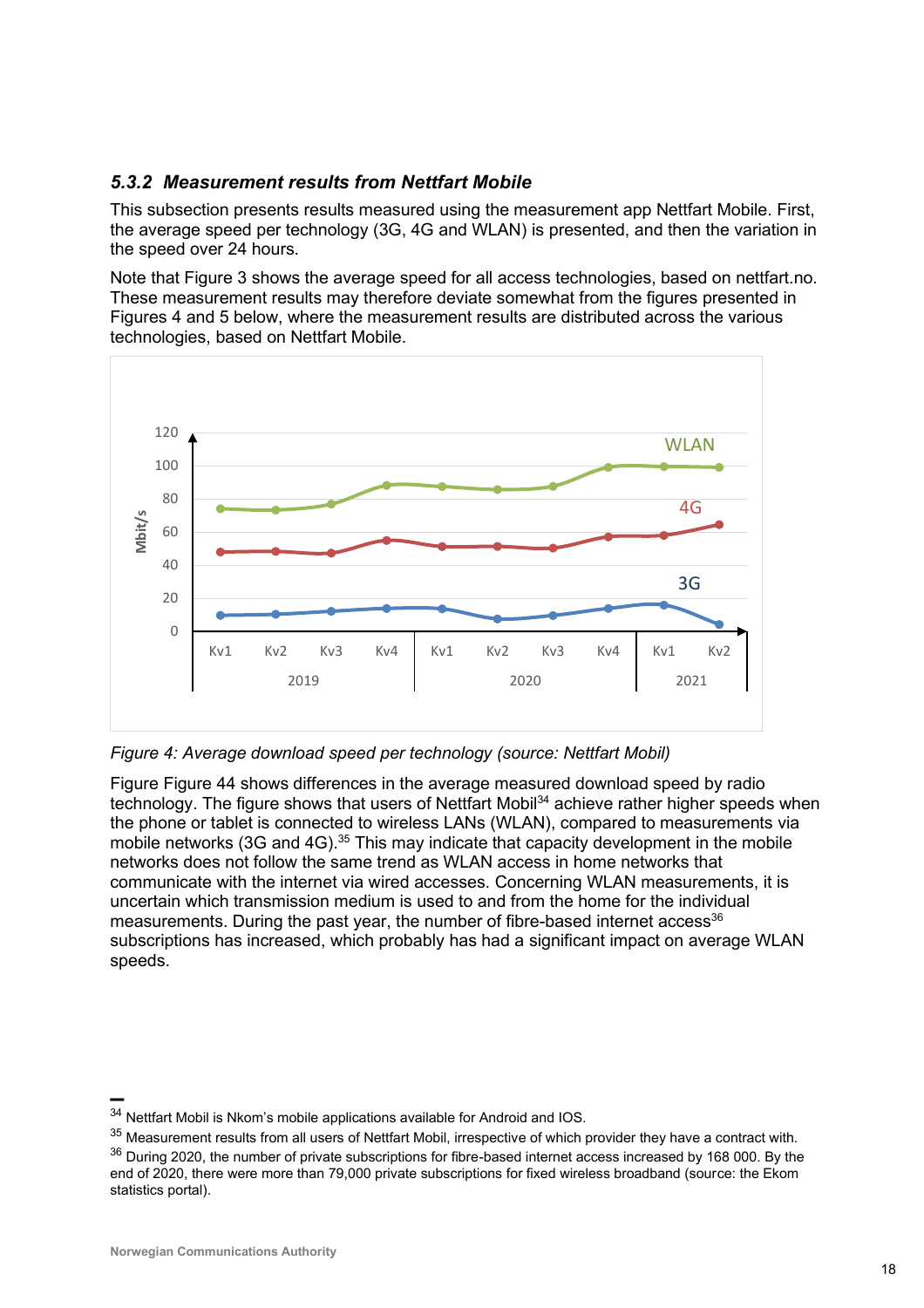

<span id="page-18-0"></span>*Figure 5: Average upload speed by technology (source: Nettfart Mobil)*

[Figuree](#page-18-0) 5 shows that the differences between measurements via the mobile networks compared with measurements via WLAN are even more pronounced when it comes to upload speed. The increase in the number of fibre subscriptions is probably one of the reasons that WLAN download and upload speeds are virtually symmetrical. Upload speeds for cellular communication are at a significantly lower level than download speeds (as shown in Figure [Figure 44](#page-17-0)). The explanation may be that the mobile networks reserve a larger proportion of the available frequency range for download, since it can be assumed that this is the dominant direction of communication between the internet and the individual customer.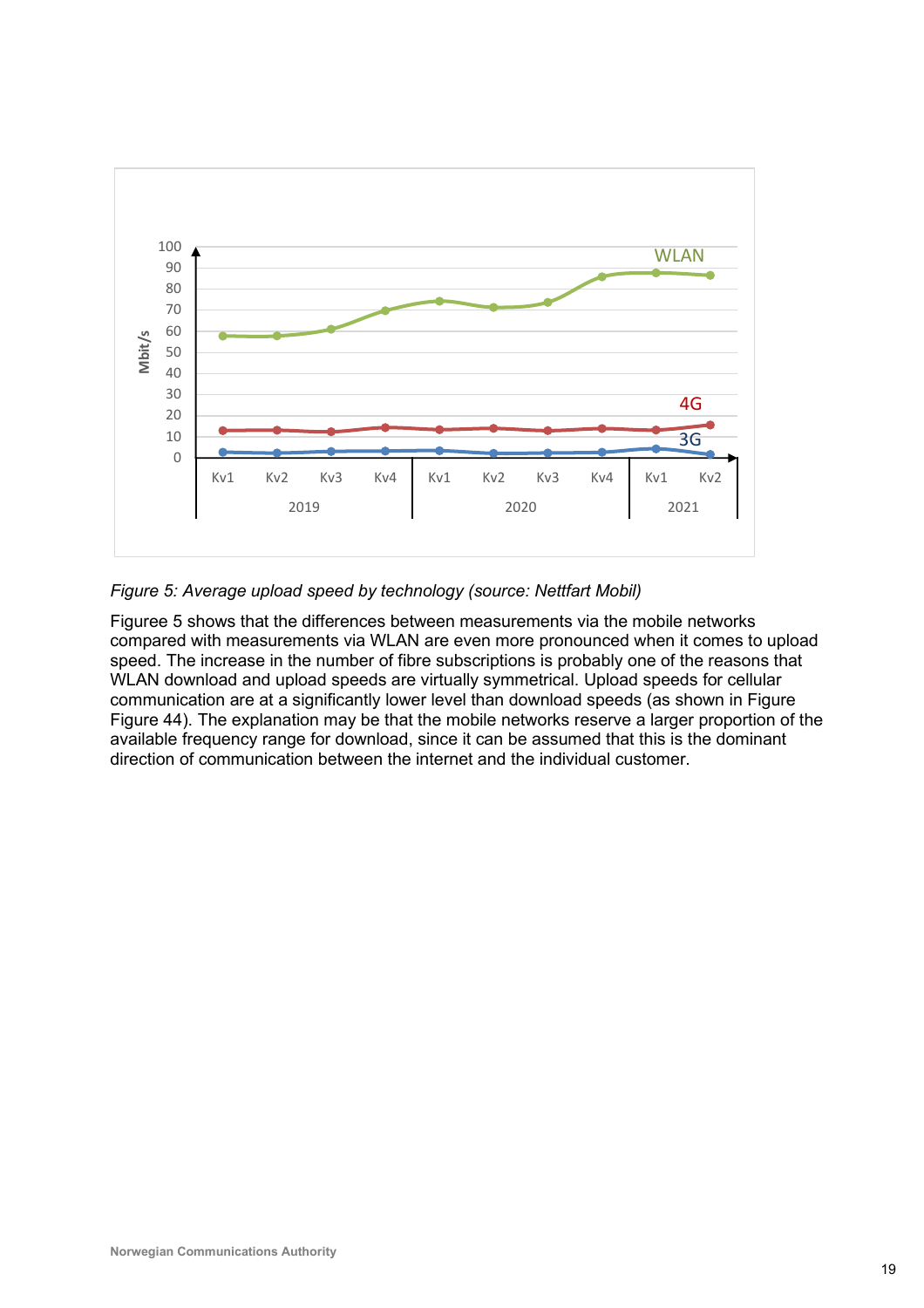

<span id="page-19-0"></span>*Figure 6: The median of download and upload speeds per hour (source: Nettfart Mobil)*

*[Figure](#page-19-0)*6 shows the median value of download and upload speeds distributed per hour throughout 24 hours, measured for the period from 1 May 2020 to 30 April 2021. All radio technologies are assessed together, and the graph clearly shows that the variation in download speed over 24 hours is relatively small. For upload, the fluctuations are even smaller. This indicates that the internet access providers adapt the available capacity to customer demand and that the networks thereby continue to meet the need for more capacity.

## *5.3.3 Assessment of the measurement results*

The internet access services have really been put to the test during the pandemic, when various measures due to the coronavirus outbreak were implemented, such as extensive use of home offices and home schooling. The digitalisation of society has accelerated at record speed, and new users and application areas are now contributing to an overall increased traffic load in the networks.

It is positive to note that the development in the speed of fixed internet access services is nonetheless continuing the favourable trend from the previous reporting period. The average download and upload speeds for fixed internet access services have increased by 35 and 50 per cent, respectively, since the last reporting period.

There is also positive development in the speed of mobile internet access services. Mobile providers appear to be able to meet the demand by expanding coverage and implementing radio technologies that effectively leverage the available range. For 4G, the average download speed has increased by 25 per cent since the last reporting period, while the average upload speed has only increased marginally. For 3G, there is a marginal decrease in speeds, which may be due to mobile providers gradually turning off this technology in favour of frequency resources for 4G and 5G.

In the case of 5G, the further development of mobile internet access services is one of the most important focus areas. It is thus the price structure for subscriptions and technical availability (coverage) that influence how prevalent this form of internet access services can become, as an alternative to fixed internet access services.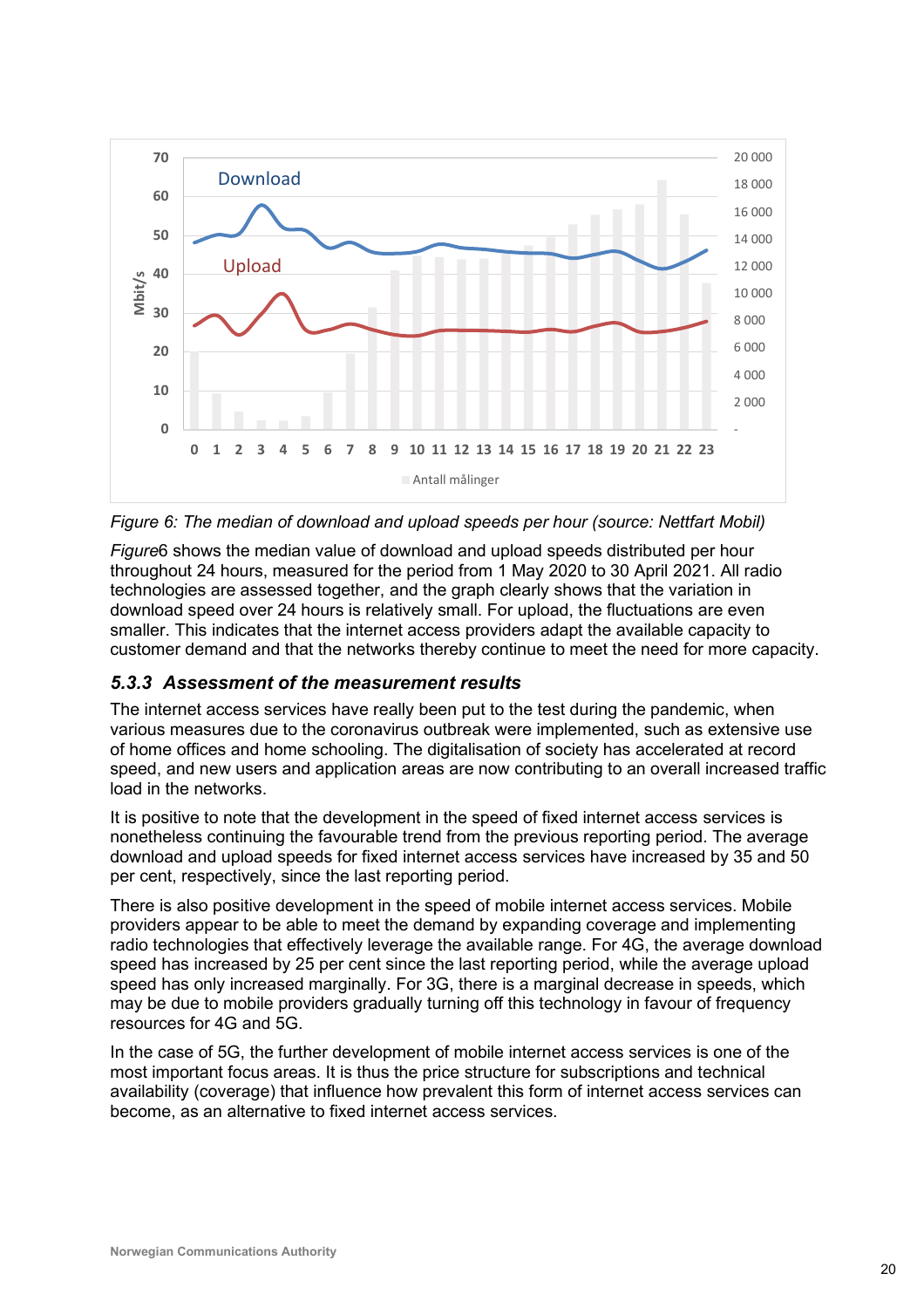# **6 Overall assessment**

#### *Zero-rating in the Norwegian market*

Regulatory assessment of zero-rating is undertaken as an overall assessment based on several different criteria, in particular the criteria of effect on content and application providers, effect on other end-users and the scale of zero-rating in the market.

In terms of the *effect on content and application providers*, zero-rating affects terms of competition since it entails price discrimination between providers that are included and not included, respectively. In the Norwegian market, we have had zero-rating of music streaming for many years, but there are no signs of a trend for the introduction of zero-rating for new application categories, such as social media, messaging applications or video streaming, as in some other European countries.

In terms of the *effect on end-users*, Nkom considers that zero-rating can restrict end-users' freedom of choice, particularly in view of the relatively small, highly-priced data allowances compared to other countries. End-users' data use is increasing, however, and mobile providers are increasingly launching subscriptions that include a higher data allowance. Both the supply of and demand for larger data allowances might lead to greater competition in the market.

*The scale of zero-rating* continues to increase somewhat each year. Concurrently, zero-rated music is increasingly streamed by users with large data allowances. These users are therefore deemed to have sufficient allowances to give them relatively great freedom to choose content.

Based on an overall assessment of these development trends, Nkom considers that the zerorating in the Norwegian market currently does not have detrimental effects on competition or consumer welfare, despite a gradual increase in scale. However, Nkom will continue to monitor the development of zero-rating in the market.

#### *Traffic management and specialised services*

Nkom's information collection from internet service providers shows no significant changes compared to last year in terms of traffic management of the internet access service, as well as the provision of specialised services in the market. Providers typically report on traffic management of internet access service based on statutory orders and security measures. Frequently reported specialised services in the fixed network are voice over IP and IPTV, and on mobile networks it is relatively common to offer VoLTE as a specialised service.

Nkom has not performed any detailed scrutiny of the reported traffic management measures or specialised services, but assumes that these are offered in accordance with the Regulation. In the future, Nkom may initiate more detailed investigations of the measures.

In June 2020, speed-differentiated internet access services were observed in the Norwegian market for the first time, when Telenor launched "Next" mobile internet access services with three different speed classes. Based on information obtained from Telenor, Nkom's general assessment is that the traffic management for "Next" is in line with the Regulation.

Nkom considers it to be a positive market trend that providers differentiate according to the speed of internet access services, in contrast to differentiating on the basis of content. Nkom considers differentiation based on data allowances and speed classes to be a shift away from the use of content differentiation in the form of zero-rating.

This year, but also during the previous year, Nkom has held dialogue meetings concerning the compatibility between the 5G technology and the open internet regulation, in order to facilitate the use of 5G in the Norwegian market. Nkom has given weight to the clarifications in BEREC open internet guidelines, with the aim of building an understanding of how 5G services could be offered in accordance with the Regulation.